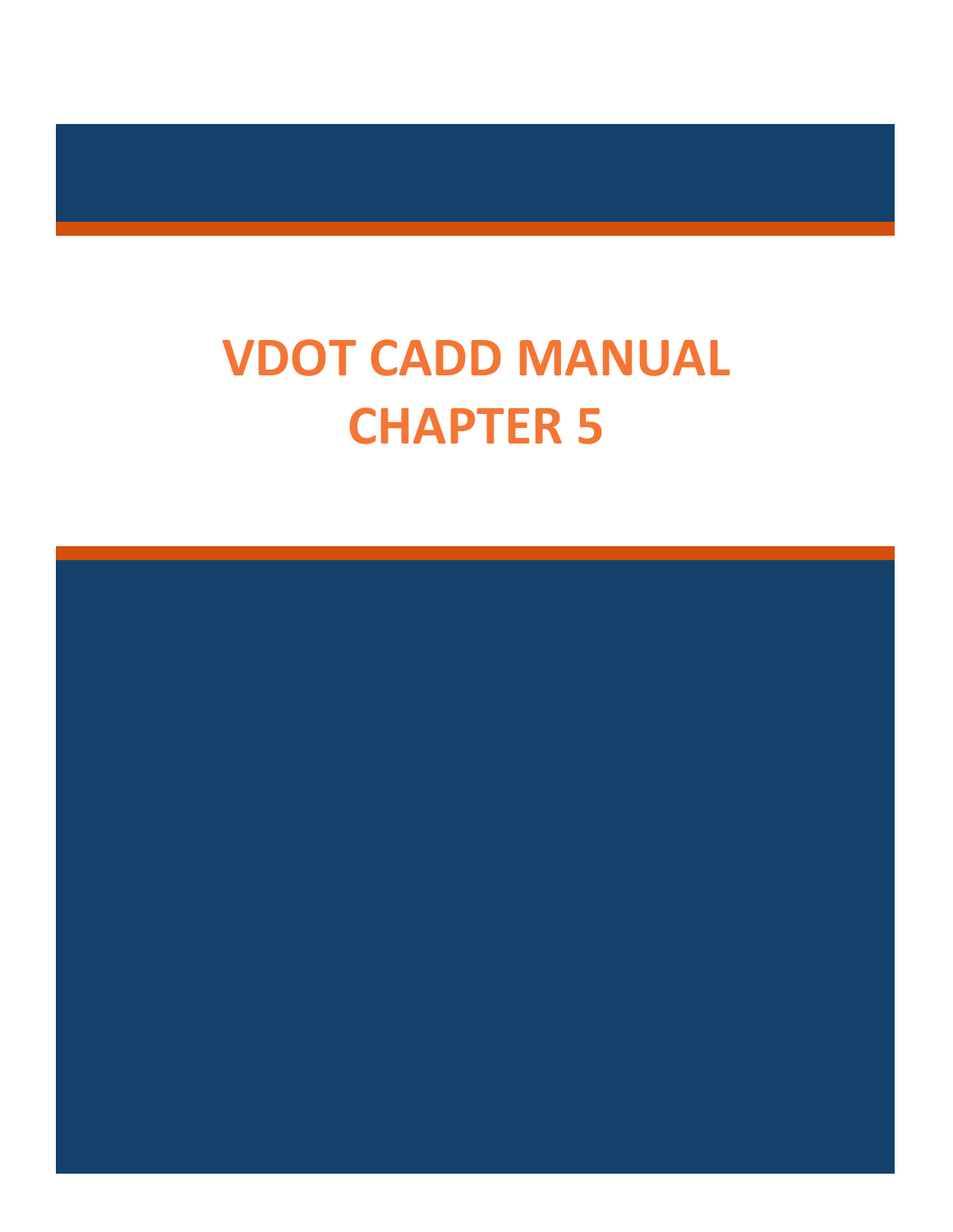

## **CONTENTS**

| 5      |                                                                                 |
|--------|---------------------------------------------------------------------------------|
| 5.1    |                                                                                 |
| 5.1.1  |                                                                                 |
| 5.1.2  |                                                                                 |
| 5.1.3  |                                                                                 |
| 5.1.4  |                                                                                 |
| 5.1.5  |                                                                                 |
| 5.1.6  |                                                                                 |
| 5.2    |                                                                                 |
| 5.2.1  |                                                                                 |
| 5.2.2  |                                                                                 |
| 5.2.3  |                                                                                 |
| 5.2.4  |                                                                                 |
| 5.2.5  | Descriptions for GEOPAK and OpenRoads Electronic Data Items 5-11                |
| 5.2.6  |                                                                                 |
| 5.2.7  | Overview of Electronic Data Required at the Survey Stage 5-13                   |
| 5.2.8  | Overview of Electronic Data Required at the Preliminary Field Inspection Review |
| 5.2.9  | Overview of Electronic Data Required at the Public Hearing Stage 5-14           |
| 5.2.10 | Overview of Electronic Data Required at the Field Inspection Stage 5-15         |
| 5.2.11 | Overview of Electronic Data Required at the Right of Way Acquisition Plans      |
| 5.2.12 | Overview of Electronic Data Required at the Complete Road Construction Plans    |
| 5.2.13 | Overview of Electronic Data Required at the Complete Road Construction Plans    |
| 5.2.14 |                                                                                 |
| 5.3    |                                                                                 |
| 5.3.1  |                                                                                 |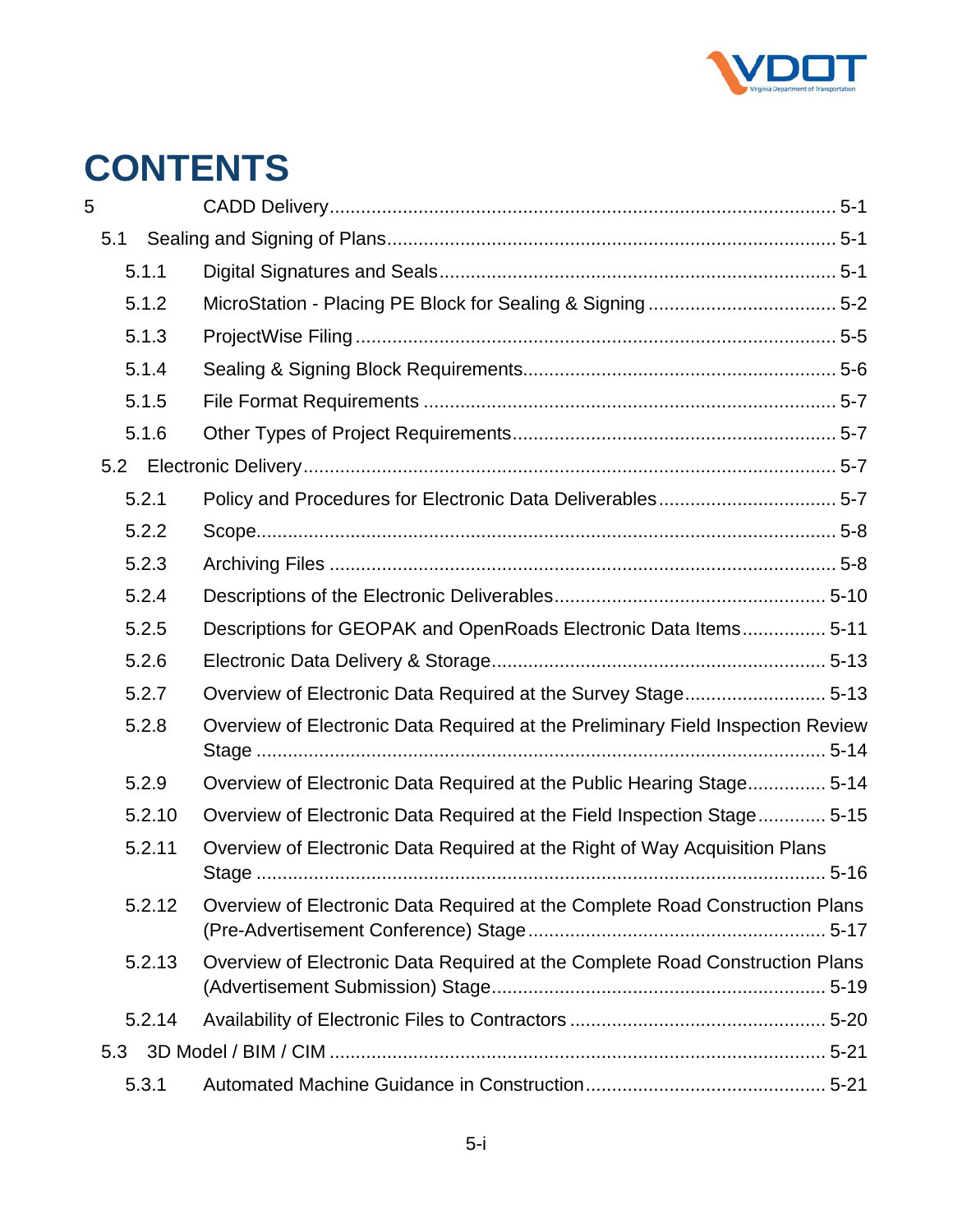## **FIGURES**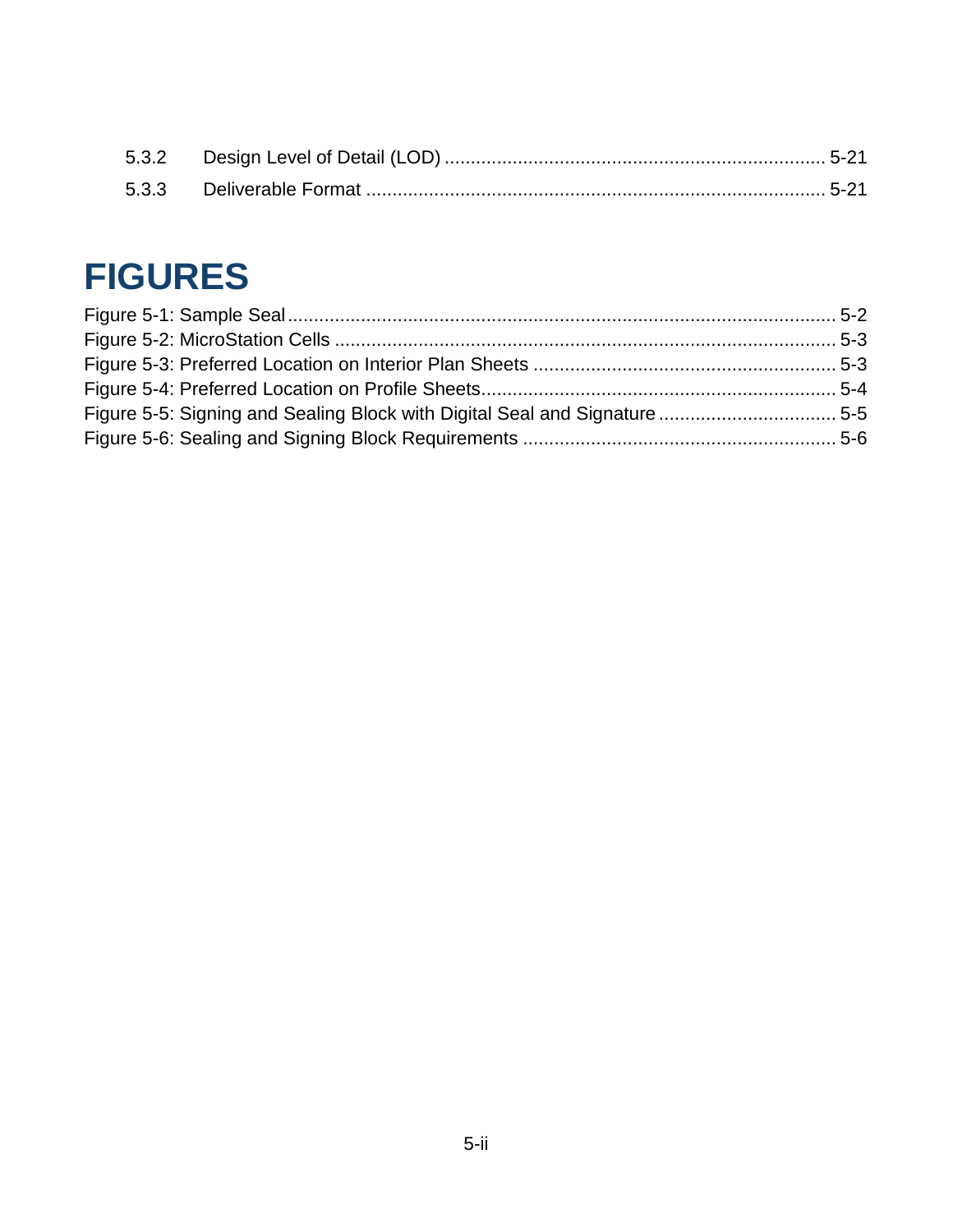## <span id="page-3-1"></span><span id="page-3-0"></span>**5 CADD DELIVERY 5.1 SEALING AND SIGNING OF PLANS**

## <span id="page-3-2"></span>5.1.1 DIGITAL SIGNATURES AND SEALS

### 5.1.1.1 INTRODUCTION

All plans and documents as defined in **IIM-LD-243** submitted for Right of Way and Construction shall be sealed and signed by the Responsible Person(s) (Licensed Professional Engineer, Certified Landscape Architect, or Licensed Land Surveyor).

Projects will require a **Digital Signature and Seal/Stamp**. Plans submitted for advertisement must be digitally sealed and signed by the dates shown in the "Cut-Off Dates for Advertisement" spreadsheet. For information on which sheets require signatures and by whom, refer to [IIM-LD-243.](http://www.virginiadot.org/business/resources/LocDes/IIM/IIM243.pdf)

Throughout this chapter, references are made to ".cel" files which are MicroStation or ORD cell libraries. Please refer to Chapter 3 for additional information regarding using cell libraries.

#### 5.1.1.2 DIGITAL SIGNATURE DEFINITION

Digital Signatures are used to sign electronic documents. A **Digital Signature** is a type of Asymmetric Cryptography used to simulate the security properties of a handwritten signature on paper. It's a method of encrypting a file so that the authenticity of the signed document can be publicly verified with the use of Public and Private Keys.

VDOT will utilize the IGC Medium Assurance Certificate to sign and seal plans. IdenTrust Global Common (IGC) Certificates are cross-certified with the U.S. Federal Bridge Certification Authority, enabling trust by U.S. Federal, State, and local governments, along with commercial entities or applications wishing to rely only on Certificates proven to be issued in a standardscompliant manner. IGC certificates are approved by the General Services Administration to replace certificates that were previously issued under the Access Certificates for Electronic Services (ACES) program.

IGC certificates are PKI Compliant (Public Key Infrastructure). An IGC Digital Certificate ensures authenticity and accountability in citizen-to-government, business-to-government, and government-to-government electronic transactions. All plans and documents are to be signed with IGC Digital Certificates. Additional information can be found at:

- <http://www.identrust.com/virginia/vdot.html>
- <https://www.identrust.com/support/faq/igc>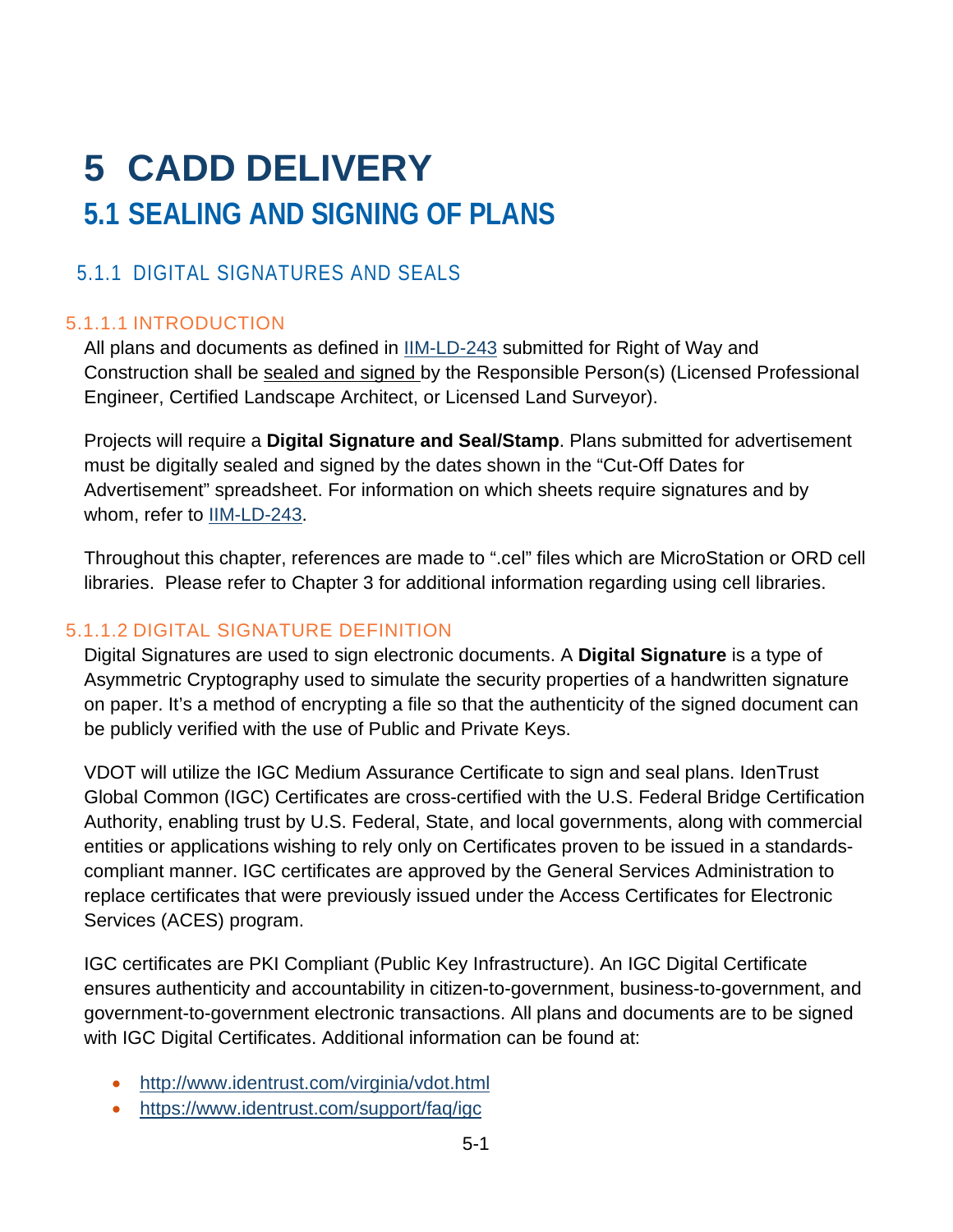#### 5.1.1.3 DIGITAL SEAL / STAMP

<span id="page-4-1"></span>Each "Responsible Person" will require a Digital Seal / Stamp. It will look like the image in [Figure 5-1.](#page-4-1) The CADD Support Section will create the image file of the seal for VDOT staff. VDOT staff should send an email requesting the creation of the seal image file to the CADD Support Section Helpdesk to [CADDSupport@vdot.virginia.gov](mailto:CADDSupport@vdot.virginia.gov?subject=Digital%20Seal/Stamp) and include the Licensed Profession, Name, and License Number to be included on the seal. Any changes to seals for VDOT staff must be communicated back to the CADD Support Section Helpdesk at the email address above so a new seal image can be created.



## <span id="page-4-0"></span>5.1.2 MICROSTATION - PLACING PE BLOCK FOR SEALING & SIGNING

#### 5.1.2.1 MICROSTATION CELLS

New projects or sheets created after July 1, 2009 can and should utilize sheet cells created with sealing and signing blocks nested inside. The existing sheet cells have been updated to include the blocks. The blocks must be edited for **Division or Company Name, Location, and Technical Discipline** while in MicroStation. The editing may be performed without dropping the sheet or cell status. The sealing and signing block is located in the sheet2015.cel cell library and is named DES\_PLANSHEET\_PEBLOCK. The origin, shown in [Figure 5-2](#page-5-0) is located in the upper right corner of the cell for ease of placement.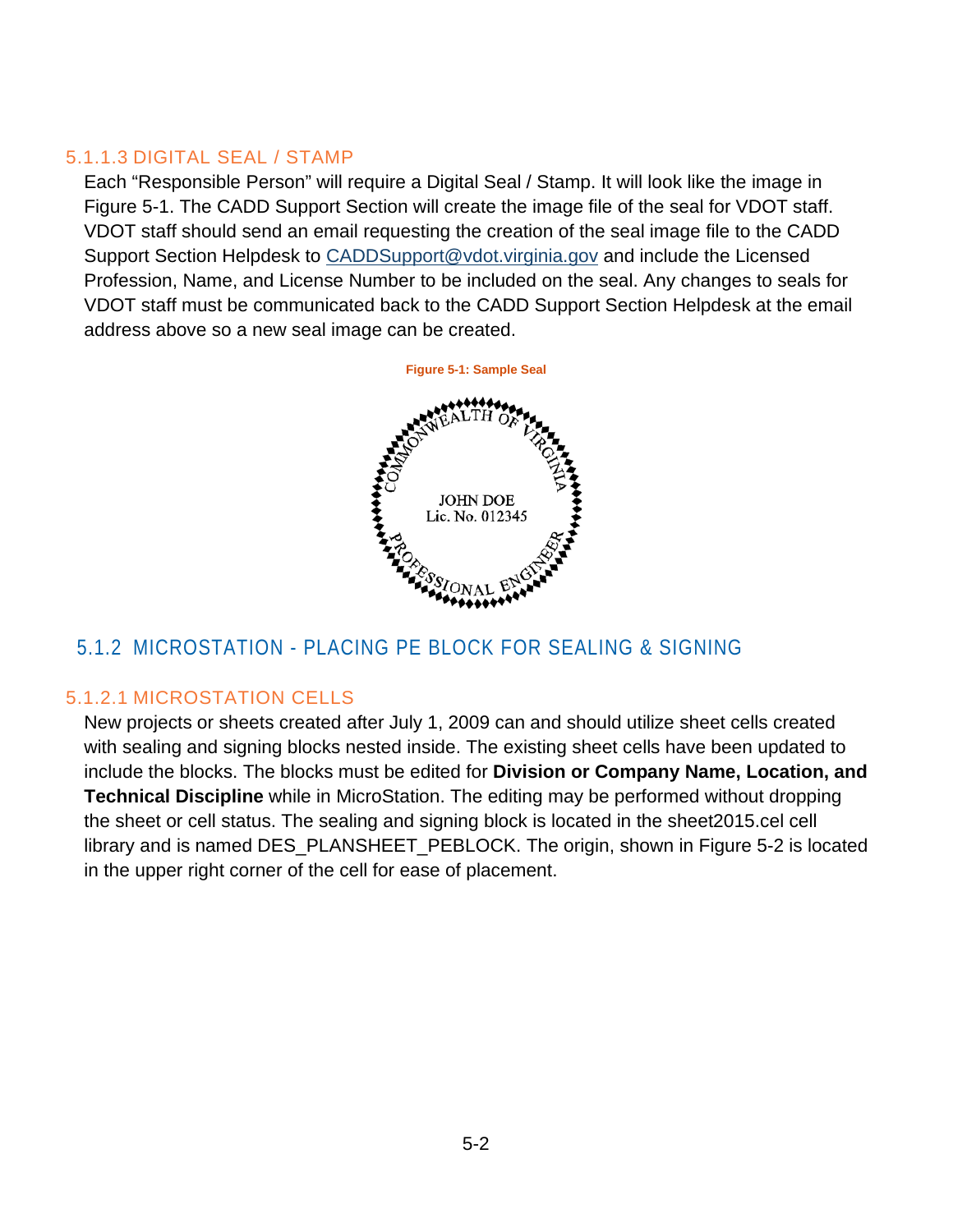<span id="page-5-0"></span>

**All editing must be done to the sealing and signing block before the PDF file is created.**

#### 5.1.2.2 INTERIOR PLAN AND PROFILE SHEETS

The upper right corner next to the project information on interior Plan and Profile sheets is the preferred location for the sealing and signing blocks, as shown in [Figure 5-3](#page-5-1) and [Figure 5-4.](#page-6-0) Additional sealing and signing blocks may be added when required using the DES\_PLANSHEET\_PEBLOCK cell described above.

<span id="page-5-1"></span>

| <b>Figure 5-3: Preferred Location on Interior Plan Sheets</b> |  |  |
|---------------------------------------------------------------|--|--|
|                                                               |  |  |

|                                                                               |                                                                               | <b>REVISED</b>                                                                                                                                           | <b>STATE</b> | <b>STATE</b> |                | SHEET NO. |
|-------------------------------------------------------------------------------|-------------------------------------------------------------------------------|----------------------------------------------------------------------------------------------------------------------------------------------------------|--------------|--------------|----------------|-----------|
|                                                                               |                                                                               |                                                                                                                                                          |              | <b>ROUTE</b> | <b>PROJECT</b> |           |
|                                                                               |                                                                               |                                                                                                                                                          | VA.          |              |                |           |
|                                                                               |                                                                               | DESIGN FEATURES RELATING TO CONSTRUCTION<br>OR TO REGULATION AND CONTROL OF TRAFFIC<br>MAY BE SUBJECT TO CHANGE AS DEEMED<br>NECESSARY BY THE DEPARTMENT |              |              |                |           |
| VDOT (Division) or Co. Name<br>(Location), Virginia<br>(TECHNICAL DISCIPLINE) | VDOT (Division) or Co. Name<br>(Location), Virginia<br>(TECHNICAL DISCIPLINE) |                                                                                                                                                          |              |              |                |           |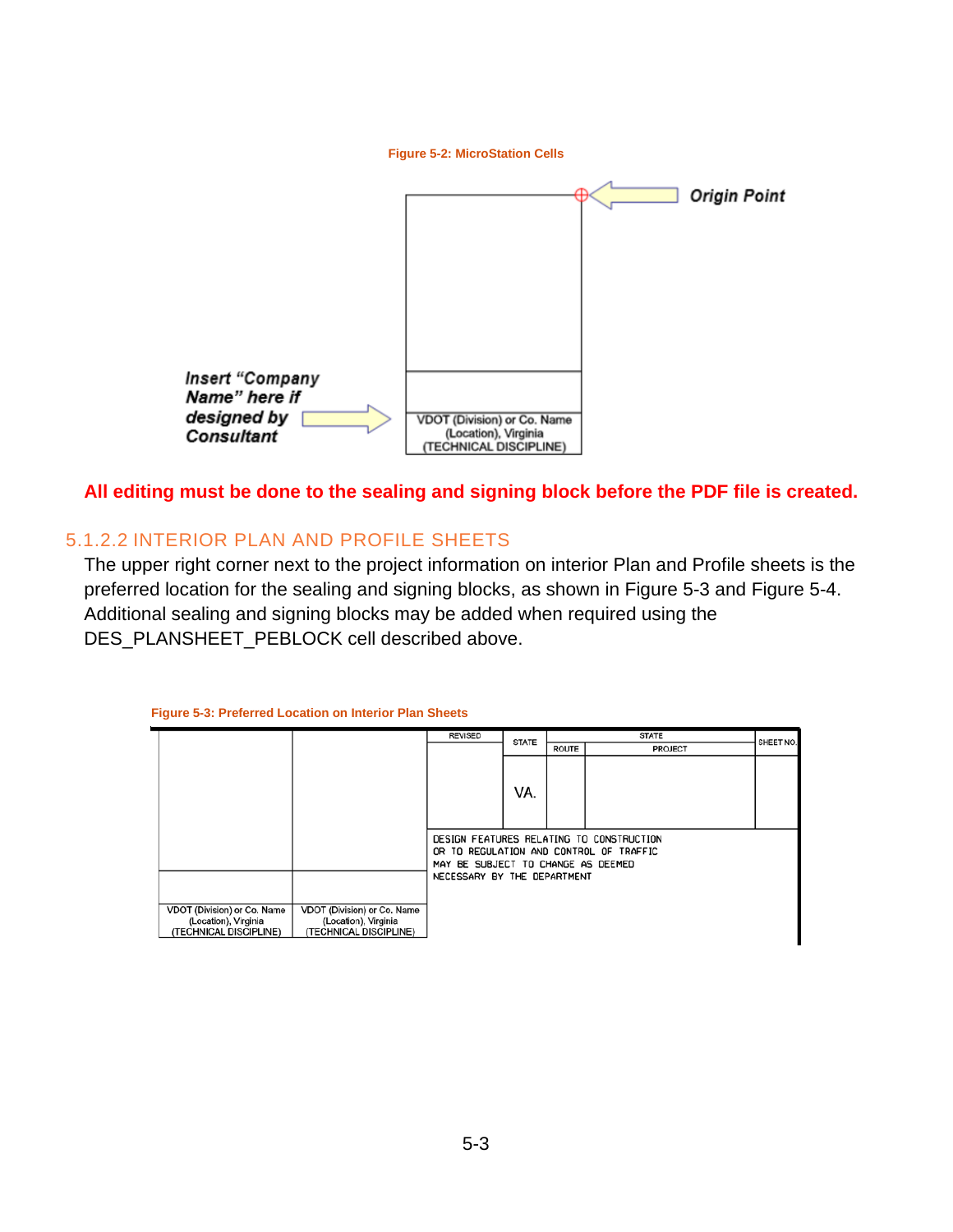#### <span id="page-6-0"></span>**Figure [5-](#page-3-0)4: Preferred Location on Profile Sheets**



#### 5.1.2.3 DELETING OR MODIFYING SEALING & SIGNING BLOCKS IN A SHEET CELL

When a sealing and signing block needs to be deleted from a sheet cell, use the **Drop Element** tool in MicroStation. Place a check in the boxes for **Complex** and **Shared Cells**, then data on the sheet cell and data again to accept. In doing so, the individual components of the sheet itself remain intact and the unused sealing and signing block can be deleted.

The profile sheet is the only exception to this rule. The typical profile sheet will likely require two sealing and signing blocks. Since the profile sheet is made up of primarily many parallel lines, when the cell status is dropped a single time, the only information that can be moved or deleted is the sheet text. The sealing and signing block and other sheet components remain intact. When additional sealing and signing blocks are required, the status must be dropped a second time, allowing the cropping of multiple grid lines around the block's perimeter.

#### 5.1.2.4 EXISTING PROJECTS

Sealing and signing blocks can be added to old and current projects using the DES\_PLANSHEET\_PEBLOCK cell as noted above. When the preferred placement is not possible, the blocks should be placed using the 'best fit' method (wherever practicable on the plan sheet).

#### 5.1.2.5 BASE SURVEY FILES

The only MicroStation DGN survey file requiring a seal will be the Master Plan Survey File. This will be accomplished using the tools within MicroStation. For more detailed information on the Process, see the department's [Survey Manual.](http://www.virginiadot.org/business/locdes/survey_manual.asp)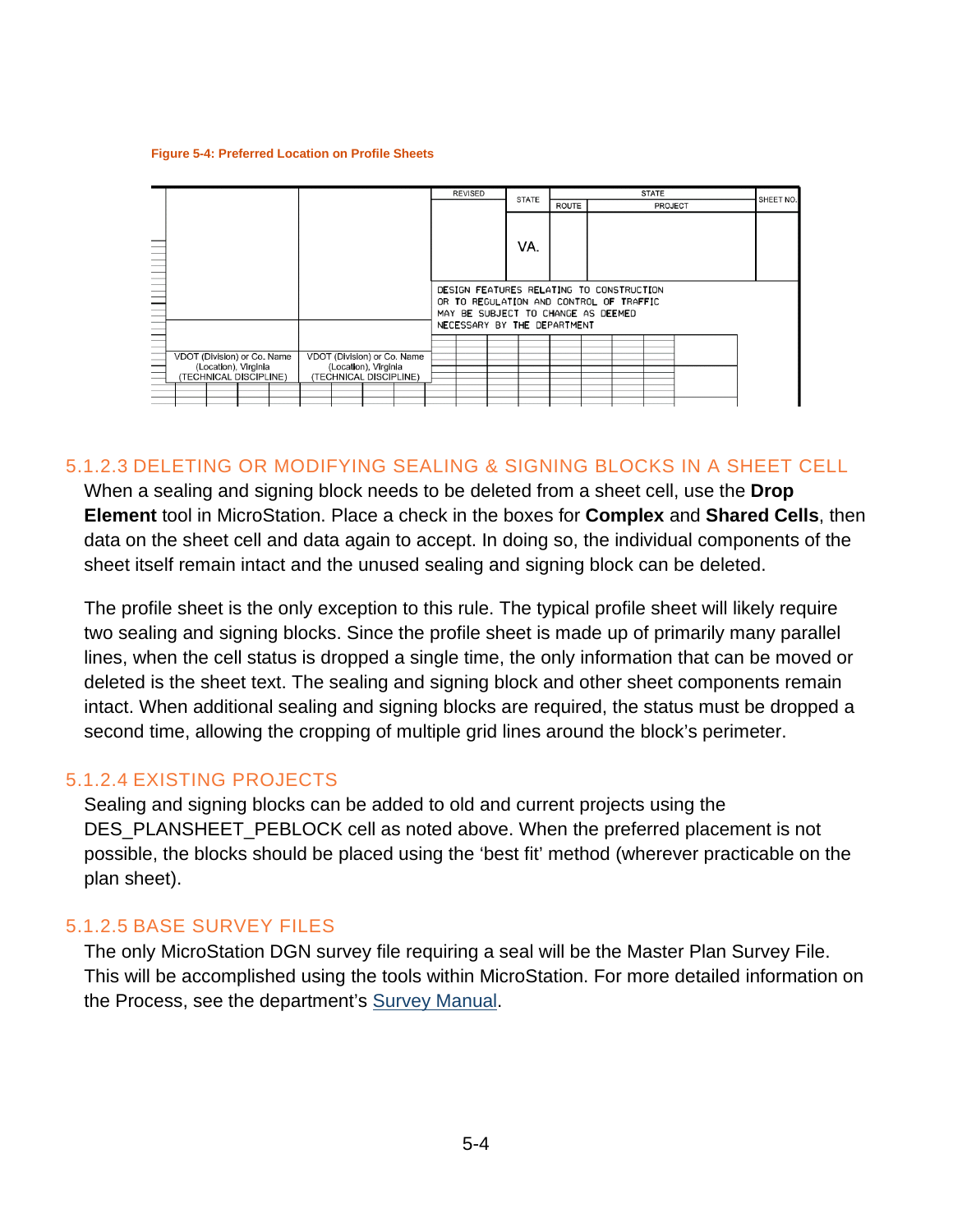## <span id="page-7-0"></span>5.1.3 PROJECTWISE FILING

#### 5.1.3.1 FILE SUBMITTAL AND FILE MANAGEMENT

Files requiring digital seals and digital signatures will be stored in **ProjectWise**. The PDF files must be sealed and signed in accordance with [IIM-LD-243](http://www.virginiadot.org/business/resources/LocDes/IIM/IIM243.pdf) before being submitted to VDOT.

For VDOT Staff, files which need to be sealed and signed must be checked out of **ProjectWise** by the responsible person on his or her own computer. All files requiring digital seals and digital signatures will be located in **ProjectWise** under the **Plan File Room** Environment. Plans can be found by roadway project number (or bridge plan number for bridge projects) under the Road Plans, Bridge Plans or Right of Way Plans folder. The files in the Plan File Room are also separated by District and by roadway project number (or bridge plan number for bridge projects).

VDOT employees in a responsible position have the Bluebeam Revu software necessary to digitally seal and sign plans installed on their machines. Consultants and other entities may use Bluebeam Revu, Adobe, or similar PDF software and are responsible for the installation and licensing of whichever software they choose to use for digitally sealing and signing plans. The previously described seal image file is placed in the upper portion of the sealing and signing block as shown in [Figure 5-5.](#page-7-1) The digital signature is placed in the box below the image and the PDF file is saved. Once the individual files have been sealed and signed, the files should be checked back into **ProjectWise**.

Link to [Bluebeam Revu / Sign and Seal](http://www.virginiadot.org/business/locdes/bluebeam_revu_sign_and_seal.asp) webpage

<span id="page-7-1"></span>

**Figure 5-5: Signing and Sealing Block with Digital Seal and Signature**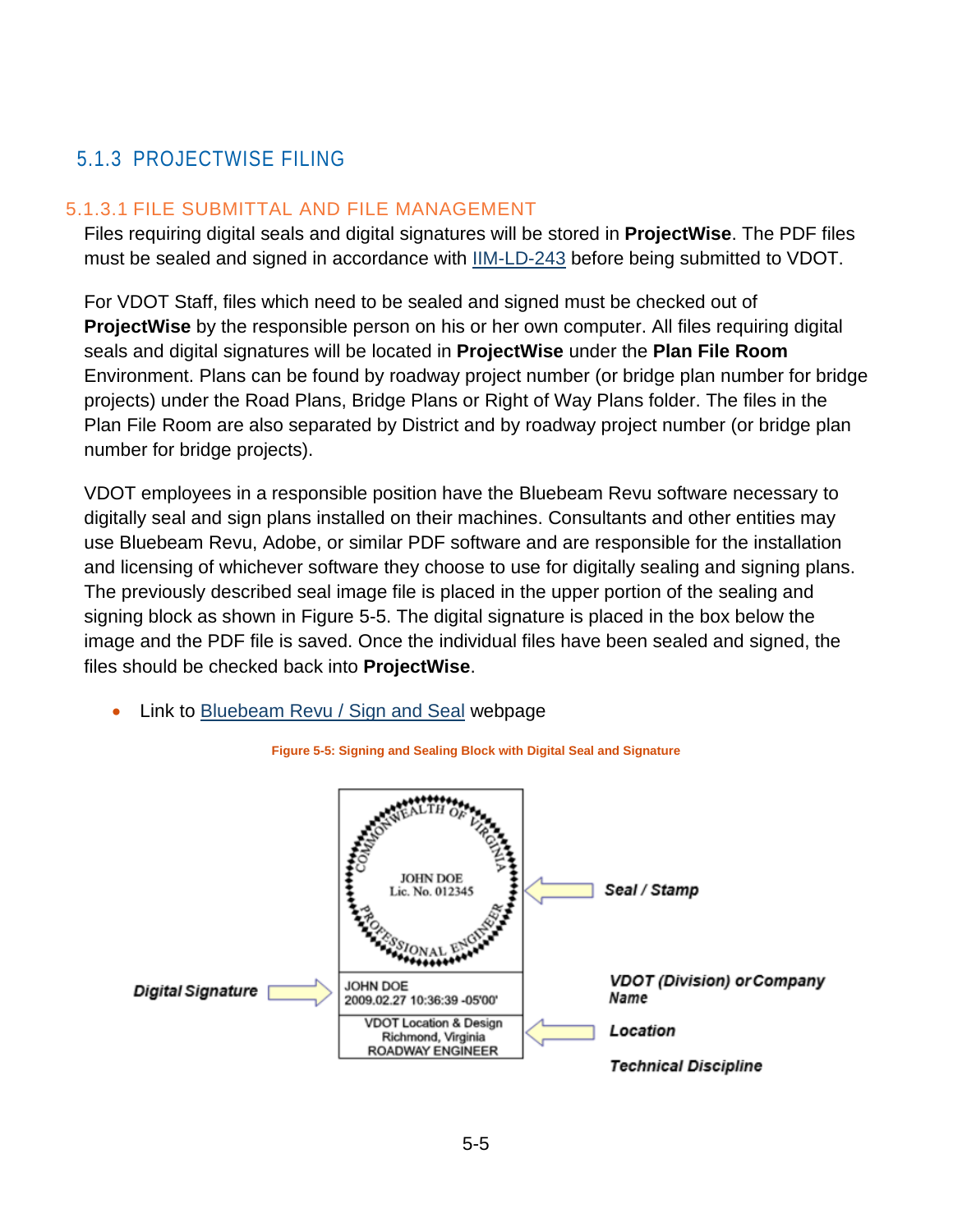## <span id="page-8-0"></span>5.1.4 SEALING & SIGNING BLOCK REQUIREMENTS

#### 5.1.4.1 DIMENSIONS AND TEXT SIZES

<span id="page-8-1"></span>The dimensions and text sizes for the digital seal is shown in [Figure 5-6](#page-8-1) below.



#### 5.1.4.2 NOTES / QUICK REFERENCE GUIDE

- The upper right corner next to the project information block is the preferred location of blocks for sealing and signing.
- While the preferred orientation is horizontal, these blocks may be placed vertically, or in an alternate location if necessary. Use "best fit" method.
- Seals / stamps should be placed with Bluebeam Revu or Adobe using the "Place" Stamp" tool.
- Digital signatures should be placed with Bluebeam Revu or Adobe using the "Place Signature" tool.
- The sealing and signing blocks are part of the sheet cells. When additional sealing and signing blocks are required, a cell named DES\_PLANSHEET\_PEBLOCK can be added from the sheet2015.cel cell library.
	- "Location" is determined by office location of responsible person.
	- "Technical Discipline" is defined as the responsible person sealing and signing plans and can include roadway, hydraulic, civil, bridge and materials engineers as well as land surveyors and landscape architects among others.
- The edit text command can be used to modify text as needed. Editing must be done while in MicroStation and not in Bluebeam Revu or Adobe.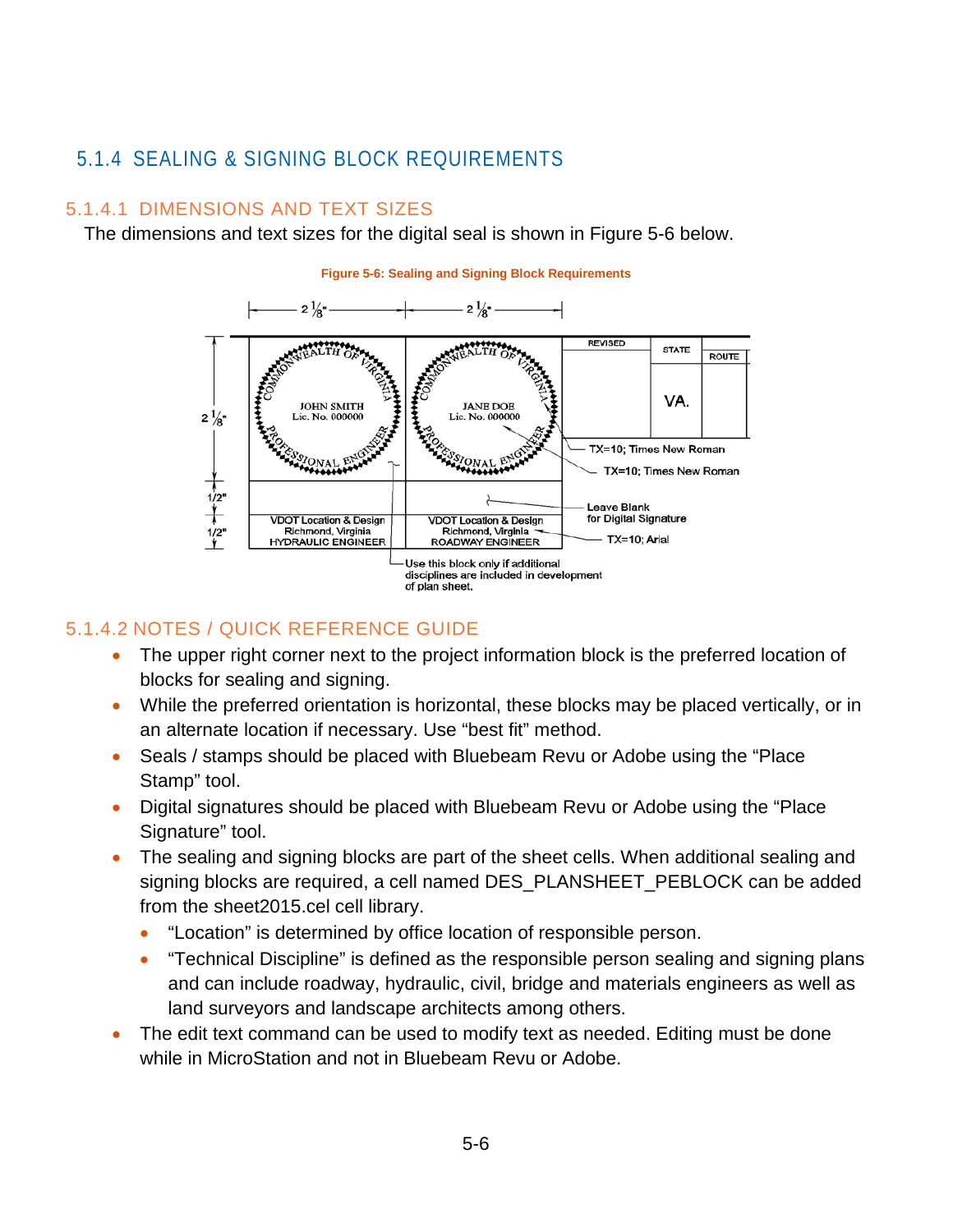## <span id="page-9-0"></span>5.1.5 FILE FORMAT REQUIREMENTS

#### 5.1.5.1 FILE FORMAT

Since July 1, 2009 PDF files have become the official format for plan submittals instead of TIF files. Additional information about electronic deliverables can be found at the following link.

• Link to [Electronic Plan Submission Process Flow Chart](http://www.extranet.vdot.state.va.us/locdes/ElectronicPlan_Submission.pdf)

## <span id="page-9-1"></span>5.1.6 OTHER TYPES OF PROJECT REQUIREMENTS

#### 5.1.6.1 NO PLAN PROJECTS

For information about sealing & signing "No Plan" projects see the [Road Design Manual,](http://www.virginiadot.org/business/resources/LocDes/RDM/Appendix_a7.pdf) Appendix A7. For the current version of the "No Plan" title sheet, see the CADD "No Plan" Directory located in [ProjectWise.](https://projectwiseconnector.azurewebsites.net/api/GetProcessGmailLink?code=zBBTVzTLoCXyxzYs/eme6FmqAnOnQBRHQHnNHl55aNpOS59HfWapQA==&timeout=3000&pwlink=pw://WAP04113.cov.virginia.gov:PW/Documents/P%7b80d7c972-a77b-412f-beb4-e3cbf7197f7b%7d/)

#### 5.1.6.2 BRIDGE PROJECTS

For information about sealing & signing bridge plans, see the [IIM-S&B-79](http://www.virginiadot.org/business/resources/bridge/Manuals/IIM/SBIIM.pdf) and the [Structure](http://www.virginiadot.org/business/bridge-manuals.asp)  [and Bridge Division's Office Practices.](http://www.virginiadot.org/business/bridge-manuals.asp)

## <span id="page-9-2"></span>**5.2 ELECTRONIC DELIVERY**

## <span id="page-9-3"></span>5.2.1 POLICY AND PROCEDURES FOR ELECTRONIC DATA DELIVERABLES

### 5.2.1.1 INTRODUCTION / PURPOSE

This document contains VDOT's policies and procedures for required electronic (computer) data as it relates to engineering design project deliverables for project development. VDOT requires supplementary electronic data delivery items. This data will be in the formats specified by this document. In general, the design data and the original ground survey digital terrain model (DTM) data are to be provided in OpenRoads Designer or OpenRoads/GEOPAK format and the graphical data is to be provided in the OpenRoads Designer or MicroStation format. Organizations wishing to perform professional surveying and engineering services for VDOT are required to deliver electronic data as specified by this document. These policies and procedures also require organizations to accept and utilize pertinent electronic input data as provided by VDOT.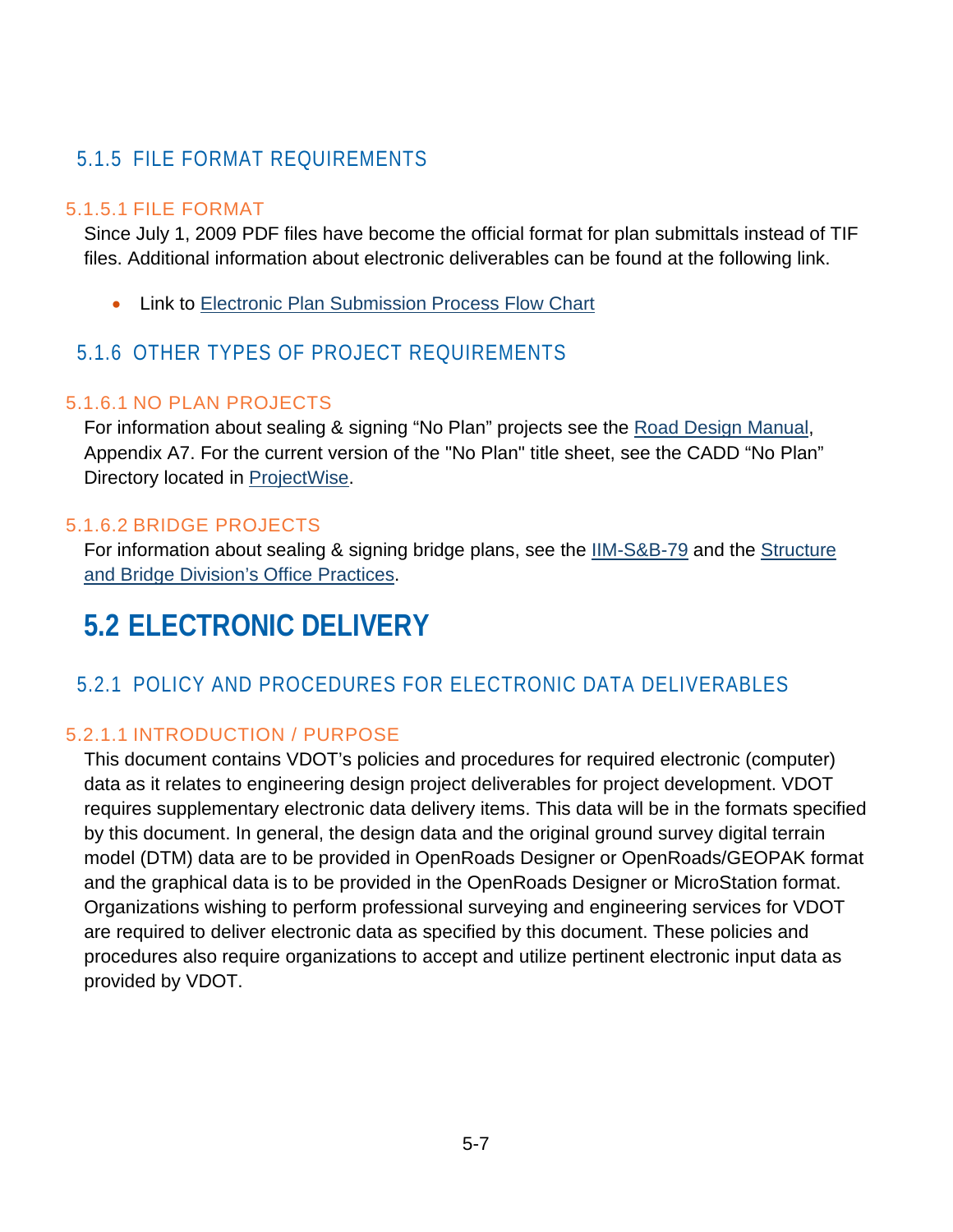## <span id="page-10-0"></span>5.2.2 SCOPE

Electronic data deliverables are required at the following list of project development stages and official VDOT milestones. Archiving requirements for project files is described below.

- Preliminary Field Inspection (PFI) Stage
- Public Hearing (PH) Stage
- Field Inspection (FI) Stage
- Right-of-Way Acquisition (Partial Take) Stage
- Right-of-Way Acquisition (Total Take) Stage
- Pre-Advertisement Conference (PAC) Stage
- Plan Coordination Review (PCR) (Tier 2 Projects Only)
- Advertisement Plans Stage (Advertisement Submission)
- Pre-Award Revisions
- Construction Revision
- As Built (as needed)

Additional details for preparation of deliverables can be found at the following links:

- Link to [Electronic Plan Submission Process Flow Chart](http://www.extranet.vdot.state.va.us/locdes/ElectronicPlan_Submission.pdf)
- Link to [Form LD-436 QC Checklist](http://vdotforms.vdot.virginia.gov/SearchResults.aspx?strFormNumber=LD-436)

## <span id="page-10-1"></span>5.2.3 ARCHIVING FILES

VDOT has developed instructions for archiving files in ProjectWise at the required milestones. Files should be saved at each milestone submittal and prior to working on the next milestone.

• Link to [Archiving Files in ProjectWise](https://www.virginiadot.org/business/resources/LocDes/JobAids/PW/Archiving_Files.pdf) Job Aid

#### 5.2.3.1 ARCHIVED MILESTONES AND REQUIREMENTS

The information provided in the following sections describes the types of files that shall be archived for the respective project development stage. The archived files will be placed in the Archive folder structure discussed in Chapter 2 for the appropriate milestone.

- **\*** Preliminary Field Inspection OpenRoads/GEOPAK Files and DGN Files
- **\*** Citizen Information OpenRoads/GEOPAK Files and DGN Files
- **\*** Public Hearing OpenRoads/GEOPAK Files and DGN Files
- Right of Way Total OpenRoads/GEOPAK Files and DGN Files
- **\*** Field Inspection OpenRoads/GEOPAK Files and DGN Files
- Right of Way Partial OpenRoads/GEOPAK Files and DGN Files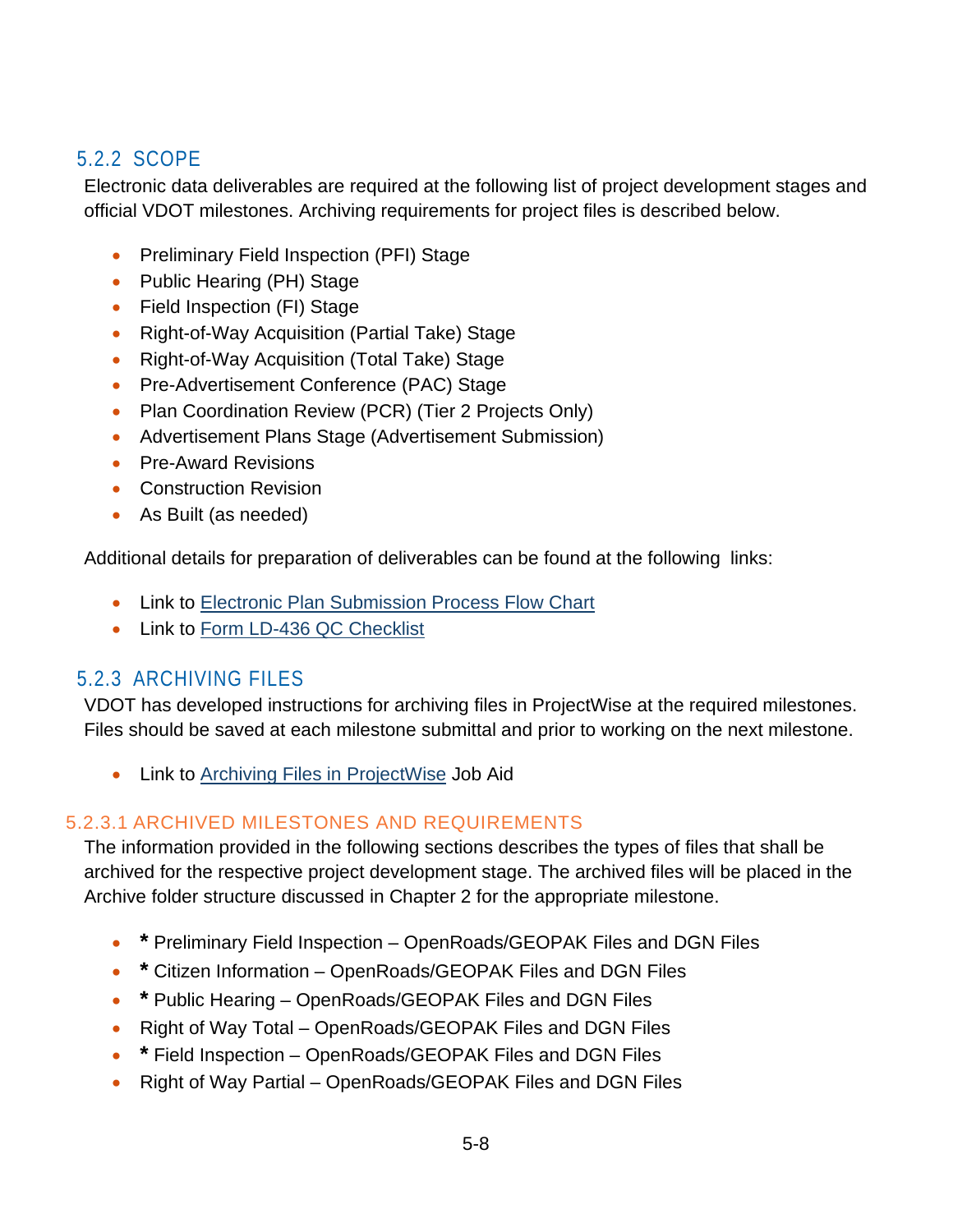- **\*** Advertised Submission OpenRoads/GEOPAK Files and DGN Files, and all Files necessary for the contractor to build the project
- Pre Award Revision All Revised Files
- Construction Revision All revised files
- As Built Plans All plan DGN files for the project

**\*** Note: See [Drainage Manual Section 3.3.3](http://www.virginiadot.org/business/resources/LocDes/DrainageManual/chapter3.pdf) schedule for additional hydraulic files to be archived at the noted milestones.

S&B will always archive files at advertisement submission, revisions (pre-award or construction) and as-built submission, and may occasionally need to archive files at another stage depending on the project.

#### **DGN and associated files used to produce the plans must be archived.**

*Files archived at the advertisement submission, for pre-award and construction revisions are available to contractors on VDOT's ProjectWise Web Server. It is imperative that files are archived properly at these stages.*

#### 5.2.3.2 ARCHIVING PLANS FOR DESIGN BUILD PROJECTS

In order to ensure that all records are up to date and accurate for Design-Build projects, the Alternate Project Delivery Division (APD) has determined a need to capture data at various phases of the project delivery process (both pre-award and post-award) in ProjectWise. It is critical to house this documentation electronically in a centralized repository where it can be accessed by anyone from VDOT.

All plans shall also be submitted in electronic format using the provided version of OpenRoads Design or MicroStation with OpenRoads/GEOPAK CADD software. Files shall be submitted in both DGN and PDF formats and stored in VDOT's ProjectWise Datasource.

Post-award submittals are provided at the Right of Way (ROW) Phase and Construction (CN) Phase. Submittals are also provided post-construction at the As-built Phase. Archiving plans into a complete and comprehensive package containing all plan related documentation at one time will allow the project to be viewed as a whole. There a currently no specific parameters in place regarding the electronic storage structure of the post-award documentation.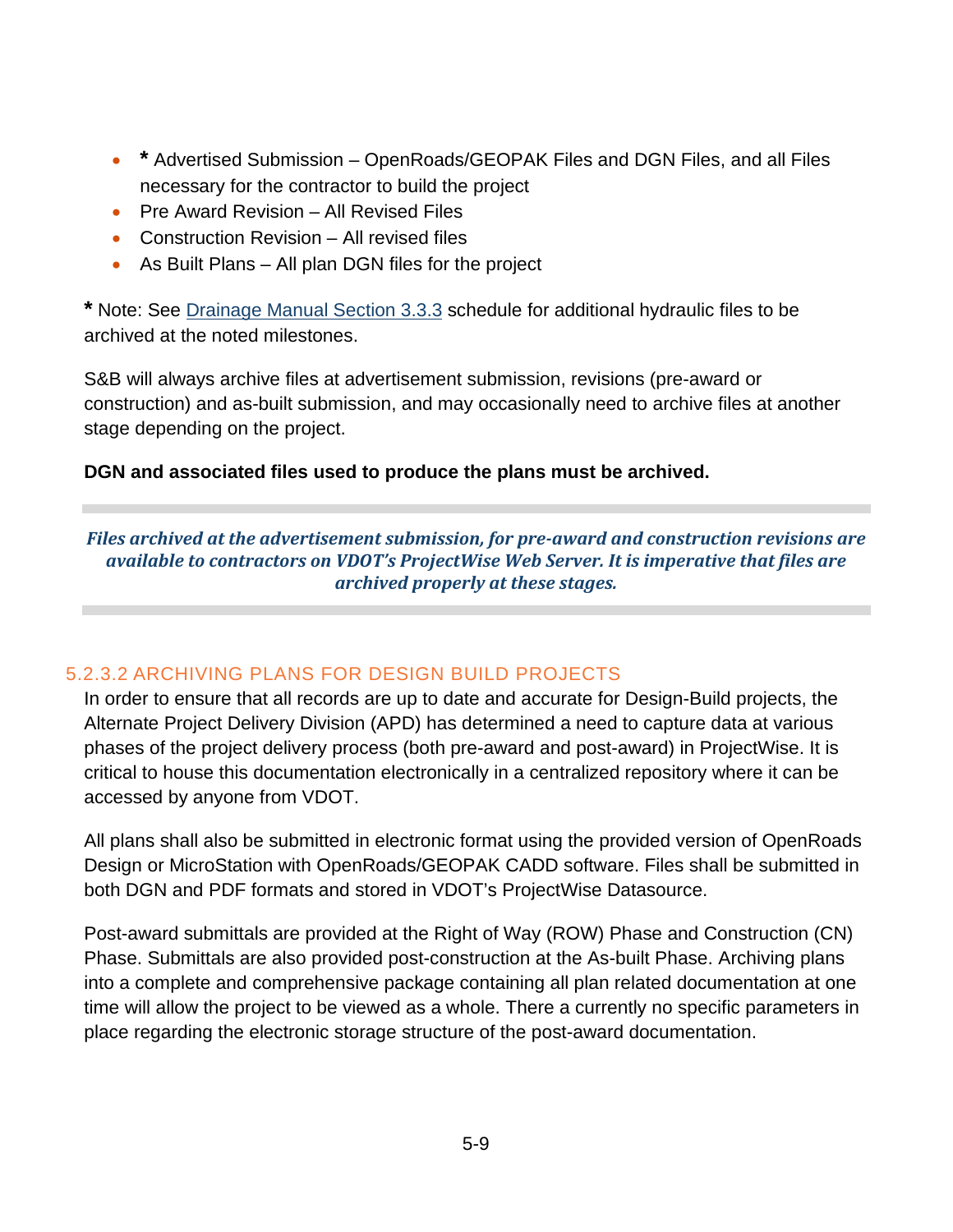The Archive folder structure for Design-Build projects shall have the following sub-folders:

- RFQ
- RFP
- ROW Submittals
- CN Submittals
- As-Built Plans

District Project Managers will be responsible for ensuring the ROW, CN, and As-Built Plans are uploaded in ProjectWise under the Archive folders for the project's UPC number.

## <span id="page-12-0"></span>5.2.4 DESCRIPTIONS OF THE ELECTRONIC DELIVERABLES

This section describes the kinds of electronic data delivery items which are required by one or more of the types of services included in the scope of the project.

#### 5.2.4.1 DESIGN DATA

This item refers to the collection of engineering data which is used to both specify the design (input data) and describe the final results (output data).

#### 5.2.4.2 GRAPHICAL DATA

This item refers to the CADD (dgn) files which depict design data as plan sheets, typical sections, and summaries, among others.

Graphical Data also refers to PDF files which are required to be signed & sealed as the official plan documents.

#### 5.2.4.3 DIGITAL TERRAIN MODEL (DTM)

This item refers to all data associated with the development and use of the DTM.

#### 5.2.4.4 VDOT STANDARD DATA

This item refers to a group of files provided by VDOT which contain standard symbology, and graphical file setup procedures, among others.

#### 5.2.4.5 TEXT FILES

This item refers to files which contain reports and listings, among others.

#### 5.2.4.6 SPREAD SHEET DATA FILES

This item refers to structured computational worksheets such as Microsoft Excel files.

#### 5.2.4.7 ENGINEERING ESTIMATE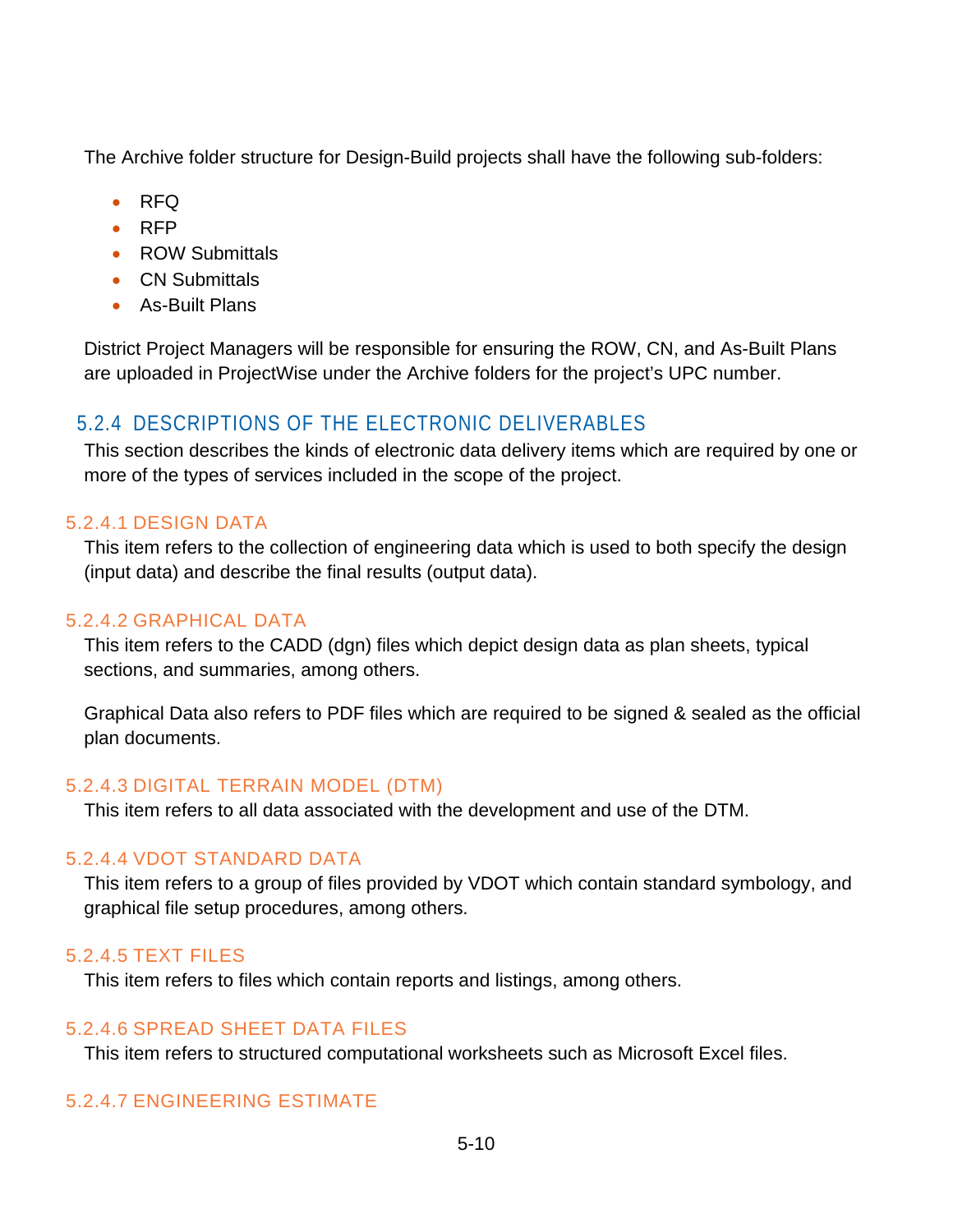This item refers to data input through AASHTOWare Pre-Construction, VDOT's electronic estimating software.

## <span id="page-13-0"></span>5.2.5 DESCRIPTIONS FOR GEOPAK AND OPENROADS ELECTRONIC DATA ITEMS

This section specifies the format for each kind of electronic data. Detailed File Specifications and formats are included. All design data will be in OpenRoads Designer or OpenRoads/GEOPAK format, and each are discussed below.

#### 5.2.5.1 GEOPAK FILES

The following is a list of GEOPAK files and a description of their contents. Throughout this section, references to job number are referring to the GEOPAK job number assigned to the GEOPAK project by the user when creating the project's coordinate geometry database files. VDOT does not provide any specific standards or requirements for the selection of this job number when creating the coordinate geometry database files. The GEOPAK job number discussed in this section is NOT the same as the "Job Number" (i.e. C501, B601, etc.) discussed in Chapter 2 of this manual under the Plan File Room Naming Conventions for VDOT Project Numbers.

**job###.gpk File -** This binary file is created when the user starts a coordinate geometry (COGO) session for the first time or when a project is created through GEOPAK Project Manager. The file may be appended during the design process. All coordinate geometry elements are stored in this file. Multiple users can access this file at the same time, and only one file should be created for each project. The "###" is the only variable in this filename. It represents a GEOPAK project job number (up to three alphanumeric characters) which should unique to a project and is defined by the user upon creation (i.e. job101.gpk).

**fname###.ioc File (Example: align999.ijd) -** ASCII input file for loading data during a COGO session. "###" represents the job number and "oc" is the operator code (users initials). The user assigns the filename characters as indicated with the example where the job number is 999 and the user is John Doe (jd).

**fname###.ooc File (Example: align999.ojd) -** ASCII output file created by GEOPAK during a COGO session. The variables are the same as defined in the example above as assigned by the user.

**fname.inp File (Example: desxs.inp) -** Any ASCII input file for running GEOPAK processes. The name is user defined but always has an '.inp' extension.

**fname.dat File -** A binary file that contains string and point information to be used for digital terrain model construction. The name is user defined but always has a '.dat' extension.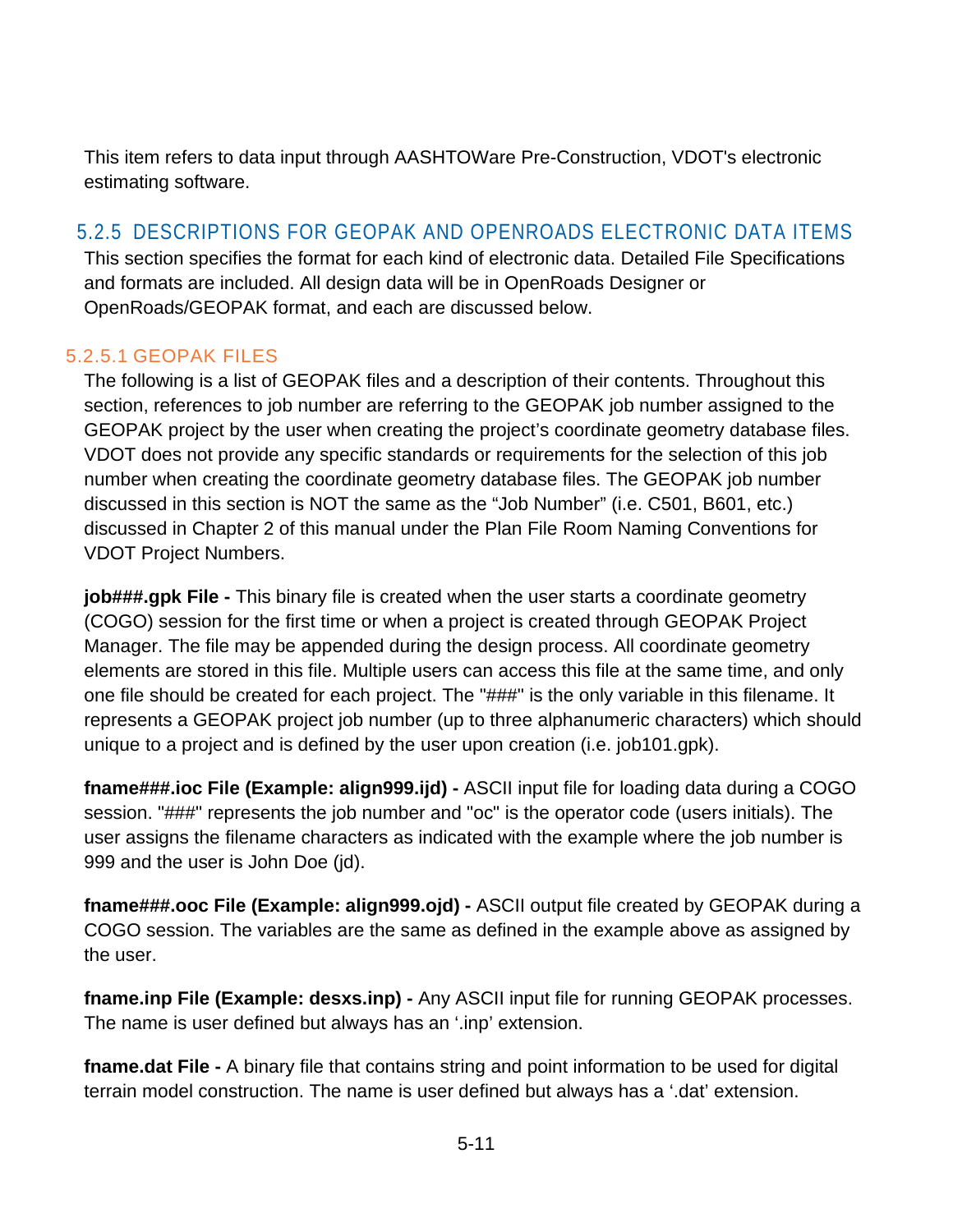**fname.tin File -** A binary file containing triangular surfaces also known as the digital terrain model (DTM). The name is user defined but always has a '.tin' extension.

**Project-name.prj File -** Binary file resulting from the creation of a new project.

**fname.x File -** ASCII input files that define criteria data as well as re-definable variable data.

The following is a list of files with a description of their contents generated when a user creates a run. These files are placed under the projdbs folder in the user's folder.

- **Project-name.002 File -** Resource file for running superelevation.
- **Project-name.003 File -** Resource file for running proposed cross sections.
- **Project-name.004 File -** Resource file for running earthwork.
- **Project-name.005 File -** Resource file for running cross section sheets.
- **Project-name.008 File -** Resource file for defining working alignment.
- **Project-name.009 File -** Resource file for running existing ground profile.
- **Project-name.010 File -** Resource file for running 3d modeling.
- **Project-name.011 File -** Resource file for drawing pattern lines.
- **Project-name.00a File -** Resource file for running vertical alignment.
- **Project-name.00b File -** Resource file for running plan/profile sheets.
- **Project-name.00c File -** Resource file for running limits of construction.
- **Project-name.00d File -** Resource file for running existing ground (DTM).
- **Project-name.00e File -** Resource file for running existing ground cross sections.
- **Project-name.00f File -** Resource file for running reports and cross section quantities.

**Graphical Data:** Graphical data will be in OpenRoads Designer or MicroStation Design File format. Additionally, all graphical data must conform to VDOT graphics file and CADD standards in accordance with VDOT's policies and manuals, (i.e., CADD Manual, Survey [Manual,](http://www.virginiadot.org/business/locdes/survey_manual.asp) [Road Design Manual](http://www.virginiadot.org/business/locdes/rdmanual-index.asp) and [I&IM's.](http://www.virginiadot.org/business/locdes/iim_table_of_contents.asp))

**Digital Terrain Model Data:** DTM data will be compiled by GEOPAK. The data files will represent the completed models with all required surfaces. Each surface will be triangulated. Completed models will consist of:

- All survey data base segments (points and discontinuity lines)
- All surface data bases (terrain, subterranean)
- All design data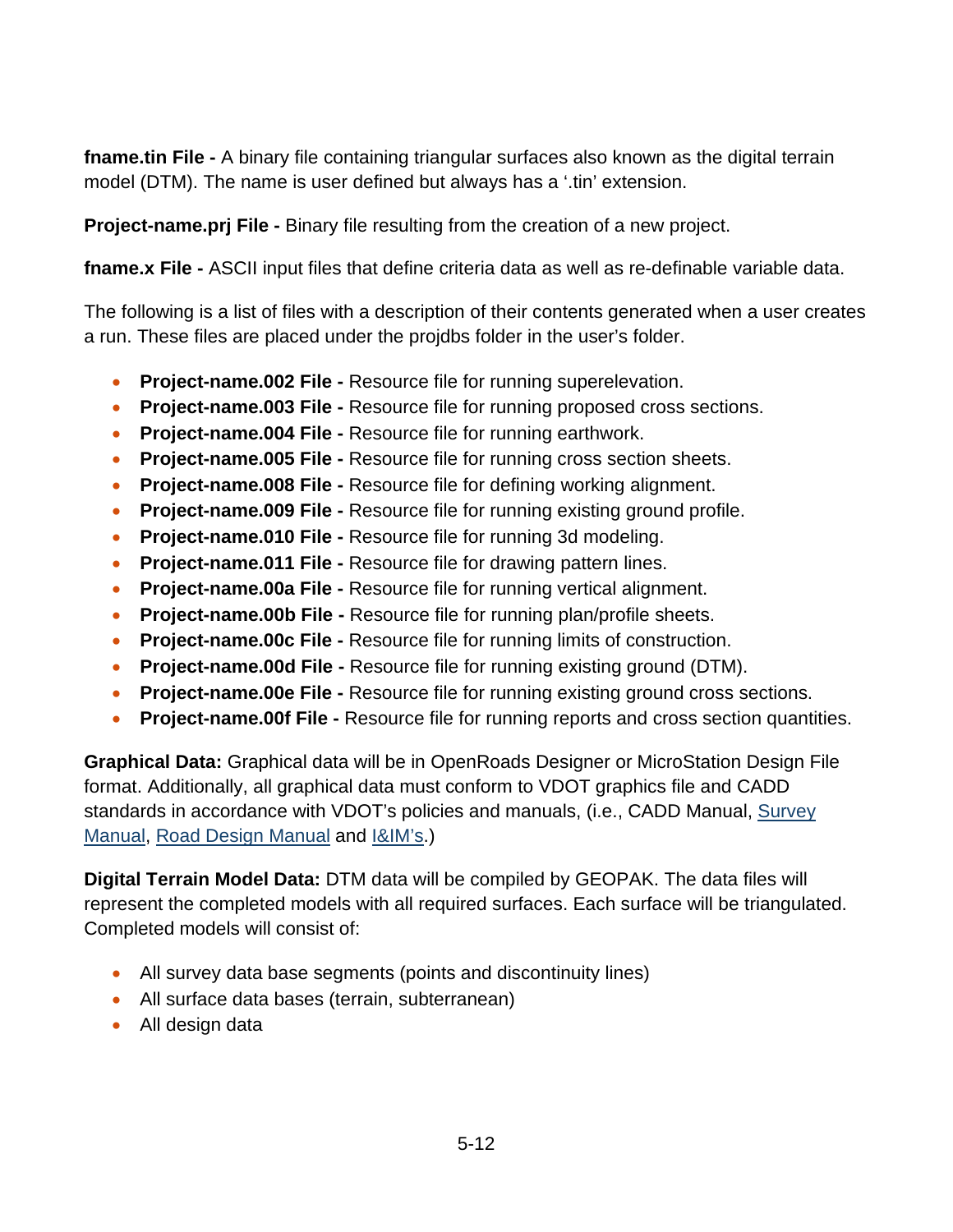#### 5.2.5.2 OPENROADS DESIGNER AND OPENROADS FILES

**OpenRoads DATA:** MicroStation design files that contain civil data including alignments, profiles, terrain surface, civil cells, corridor models, final surfaces, and other geometry. In addition, the files could include other MicroStation elements used in creation of the corridor model for point controls or corridor references.

**ITL:** OpenRoads Template Libraries

**XML:** Output files that could contain alignments, profiles, DTM for terrain surface, final surfaces, and other geometry.

**ICM:** Output files (infrastructure consensus model) that is rich data exchange format using the Bentley i-model standard.

Please refer to **IIM-LD-118** for additional information and guidance.

## <span id="page-15-0"></span>5.2.6 ELECTRONIC DATA DELIVERY & STORAGE

All electronic delivery items will be maintained in and provided to VDOT using VDOT's ProjectWise File Management System. See Chapter 2 for instructions on the use of ProjectWise.

## <span id="page-15-1"></span>5.2.7 OVERVIEW OF ELECTRONIC DATA REQUIRED AT THE SURVEY STAGE

### 5.2.7.1 DOCUMENT DATA

### **SURVEY BASELINE/CONTROL FILE:**

Example: "sctl(UPC#).dgn" - This file contains the control data for the survey being conducted.

#### **PLANIMETRIC FEATURES and UTILITIES:**

Example: "s(UPC#).dgn" - MicroStation 2D file, to current VDOT standards in accordance with VDOT's policies and manuals, (i.e., CADD Manual, [Survey Manual,](http://www.virginiadot.org/business/locdes/survey_manual.asp) [Road Design Manual](http://www.virginiadot.org/business/locdes/rdmanual-index.asp) and [I&IM's.](http://www.virginiadot.org/business/locdes/iim_table_of_contents.asp))

#### **DTM:**

Example: "s(UPC#).tin" - GEOPAK "TIN" file. This file contains a completed triangulated surface database. It will also be embedded within the sdt(UPC#).dgn file.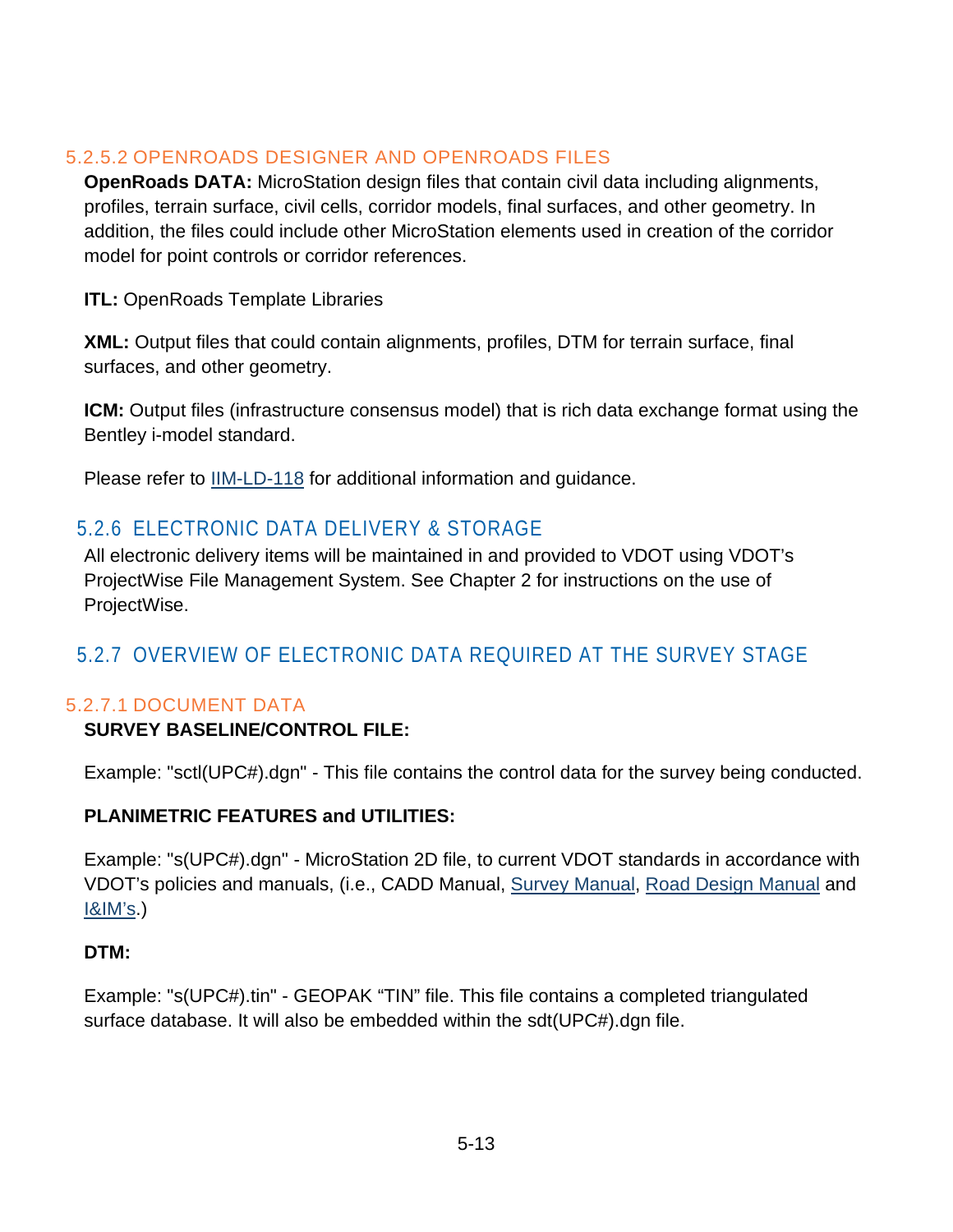## <span id="page-16-0"></span>5.2.8 OVERVIEW OF ELECTRONIC DATA REQUIRED AT THE PRELIMINARY FIELD INSPECTION REVIEW STAGE

See the [Electronic Plan Submission Process for Preliminary Field Inspection Plans](http://www.virginiadot.org/business/locdes/final_scoping_and_preliminary_field_inspection.asp) for instructions.

#### 5.2.8.1 DESIGN DATA

- Baseline Alignments
- Construction Alignments (proposed)
- Grades
- Design Data Shapes templates, side-slopes, medians (preliminary)
- Design Data Stations (preliminary)
- Earthwork Parameters (input data)
- Geometric Data
- Original Cross Sections
- Design Cross Sections

#### 5.2.8.2 GRAPHICAL DATA

- Design Graphical Data File
- Plan Sheet (roll)
- Profile Sheet (roll)
- Cross Section Plot
- Plot File (roll)

#### 5.2.8.3 DTM DATA

• NONE

#### 5.2.8.4 TEXT FILES

- GEOPAK Quantities Report
- Design Data and Alignment Reports

## <span id="page-16-1"></span>5.2.9 OVERVIEW OF ELECTRONIC DATA REQUIRED AT THE PUBLIC HEARING STAGE

See the [Electronic Plan Submission Process for Public Hearing Plans](http://www.virginiadot.org/business/locdes/Hearing_Field_Inspection.asp) for instructions.

#### 5.2.9.1 DESIGN DATA

- Baseline Alignments
- Construction Alignments
- Grades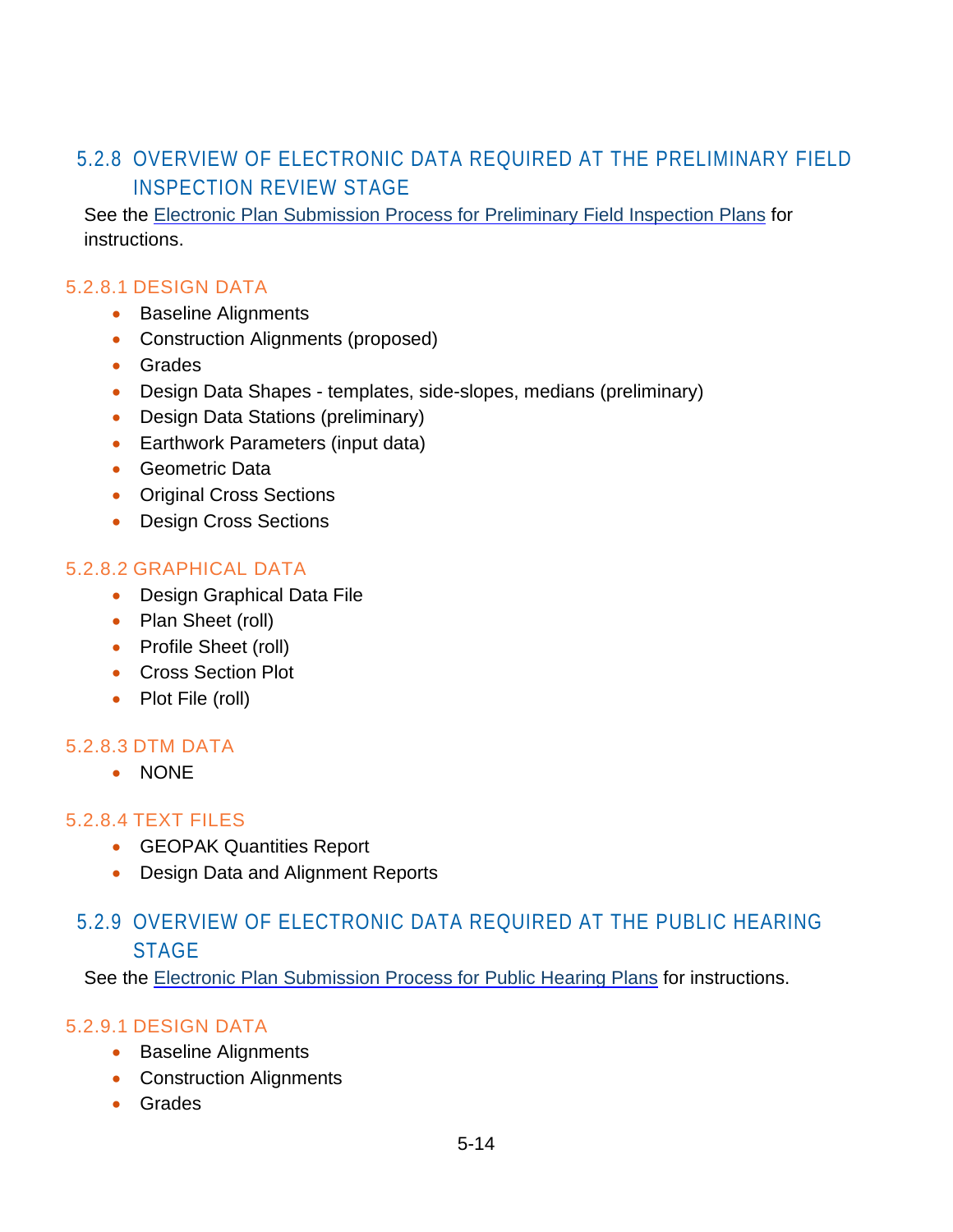- Design Data Shapes (templates, side-slopes, medians)
- Design Data Stations
- Earthwork Parameters
- Geometric Data
- Original Cross Sections
- Design Cross Sections

#### 5.2.9.2 GRAPHICAL DATA

- Design Graphical Data File
- Plan Sheets
- Profile Sheets
- Cross Section Plot Sheets
- Entrance Sheets
- Drainage Design
- PDF Files (Title, Plan, Profile, Typical Sections, etc.)

#### 5.2.9.3 DTM DATA

- GEOPAK Original Ground tin file
- Intermediate Surfaces
- Final Design Surface

#### 5.2.9.4 TEXT FILES

- GEOPAK Design Cross Section Listing
- GEOPAK Quantities Report
- Design Data and Alignment Reports

#### 5.2.9.5 SPREADSHEET DATA

- Hydrology/Hydraulics (as required)
- ROW Data Sheet

## <span id="page-17-0"></span>5.2.10 OVERVIEW OF ELECTRONIC DATA REQUIRED AT THE FIELD INSPECTION **STAGE**

See the [Electronic Plan Submission Process for Field Inspection Plans](http://www.virginiadot.org/business/locdes/Field_Inspection.asp) for instructions.

#### 5.2.10.1 DESIGN DATA

- Baseline Alignments
- Construction Alignments
- Grades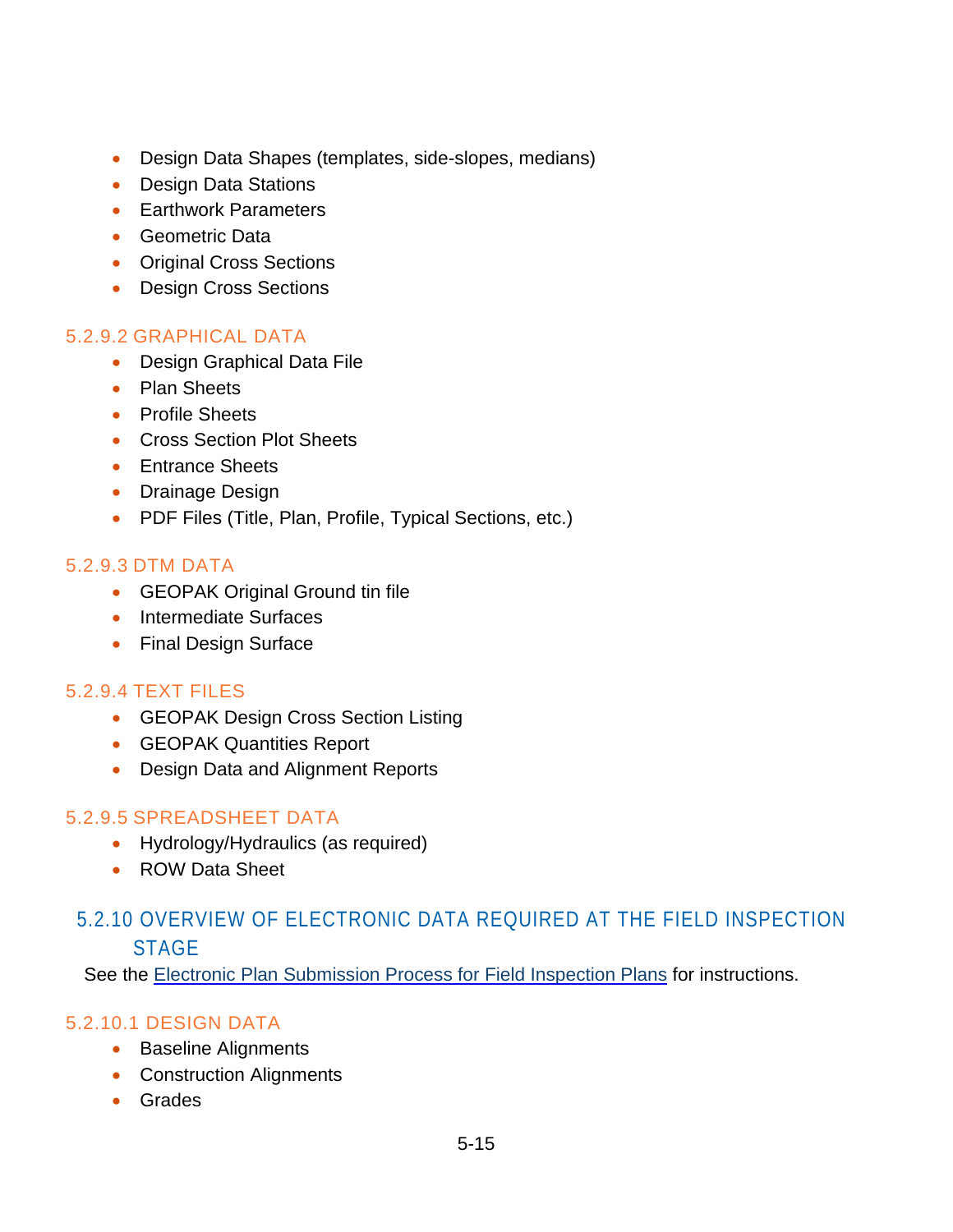- Design Data Shapes (templates, side-slopes, medians)
- Design Data Stations
- Earthwork Parameters
- Geometric Data
- Original Cross Sections
- Design Cross Sections

#### 5.2.10.2 GRAPHICAL DATA

- Design Graphical Data File
- Plan Sheets
- Profile Sheets
- Cross Section Plot Sheets
- Entrance Sheets
- Drainage Design
- PDF Files (Title, Plan, Profile, Typical Sections, etc.)

#### 5.2.10.3 DTM DATA

- GEOPAK Original Ground tin file
- Intermediate Surfaces
- Final Design Surface

#### 5.2.10.4 TEXT FILES

- GEOPAK Design Cross Section Listing
- GEOPAK Quantities Report
- Design Data and Alignment Reports

#### 5.2.10.5 SPREADSHEET DATA

- Hydrology/Hydraulics (as required)
- ROW Data Sheet

## <span id="page-18-0"></span>5.2.11 OVERVIEW OF ELECTRONIC DATA REQUIRED AT THE RIGHT OF WAY ACQUISITION PLANS STAGE

See the [Electronic Plan Submission Process for Right of Way Plans](http://www.virginiadot.org/business/locdes/Right_of_way_partial_take.asp) (Total-Takes or Partial-Takes, if applicable) for instructions.

#### 5.2.11.1 DESIGN DATA

- Baseline Alignments
- Construction Alignments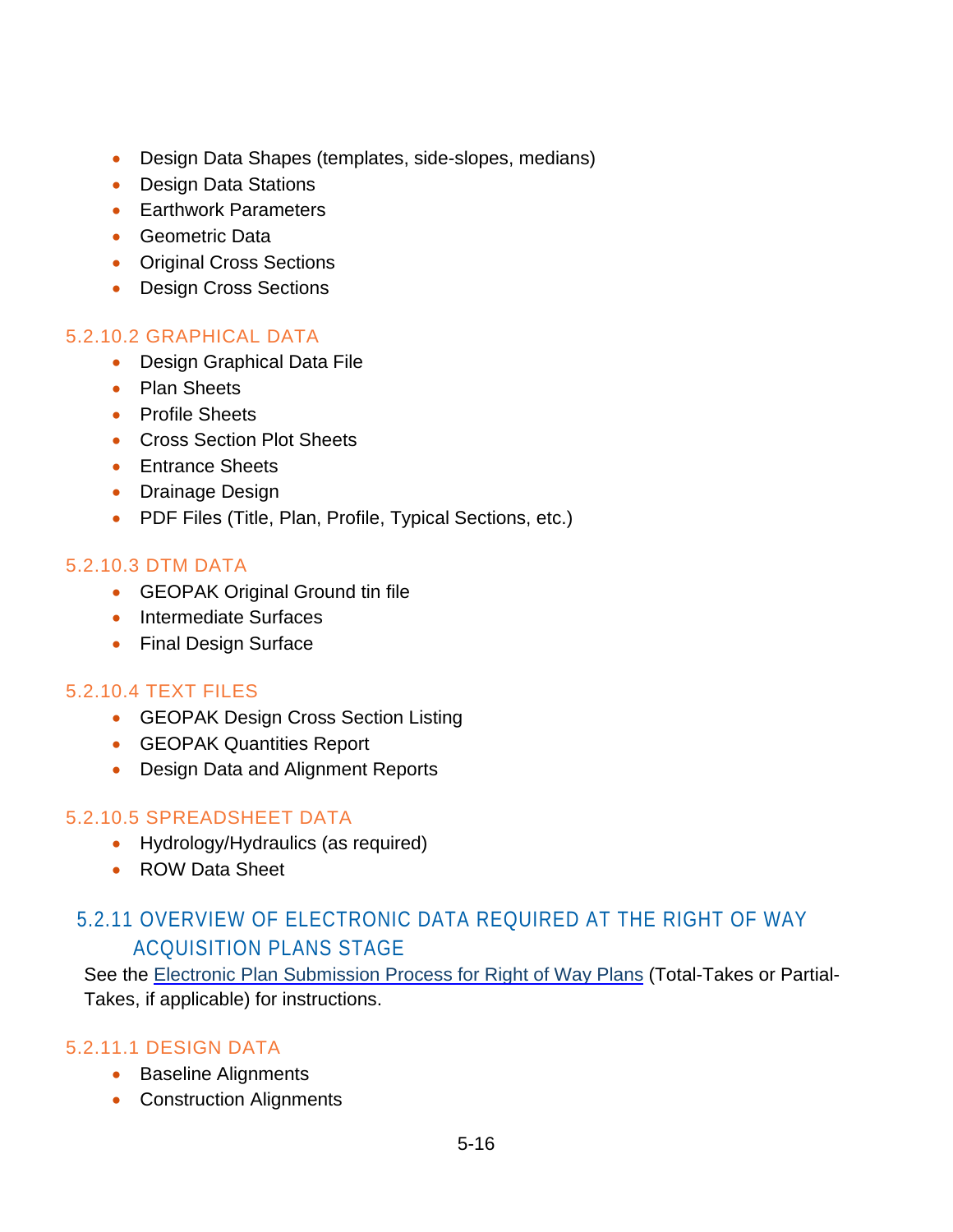- Grades
- Design Data Shapes (templates, side-slopes, medians)
- Design Data Stations
- Earthwork Parameters
- Geometric Data
- Original Cross Sections
- Design Cross Sections

#### 5.2.11.2 GRAPHICAL DATA

- Design Graphical Data File
- Plan Sheets
- Profile Sheets
- Cross Section Plot Sheets
- Entrance Sheets
- Drainage Design
- PDF Files (Title, Plan, Profile, Typical Sections, etc.)

#### 5.2.11.3 DTM DATA

- GEOPAK Original Ground tin file
- Intermediate Surfaces
- Final Design Surface

#### 5.2.11.4 TEXT FILES

- GEOPAK Design Cross Section Listing
- GEOPAK Quantities Report
- Design Data and Alignment Reports

#### 5.2.11.5 SPREADSHEET DATA

- Hydrology/Hydraulics (as required)
- Right of Way Data Sheet with metes and bounds on appropriate properties
- Areas of Take

## <span id="page-19-0"></span>5.2.12 OVERVIEW OF ELECTRONIC DATA REQUIRED AT THE COMPLETE ROAD CONSTRUCTION PLANS (PRE-ADVERTISEMENT CONFERENCE) STAGE

See the [Electronic Plan Submission Process for Pre-Advertisement Conference Plans](http://www.virginiadot.org/business/locdes/pre_advertisement_conference.asp) for instructions.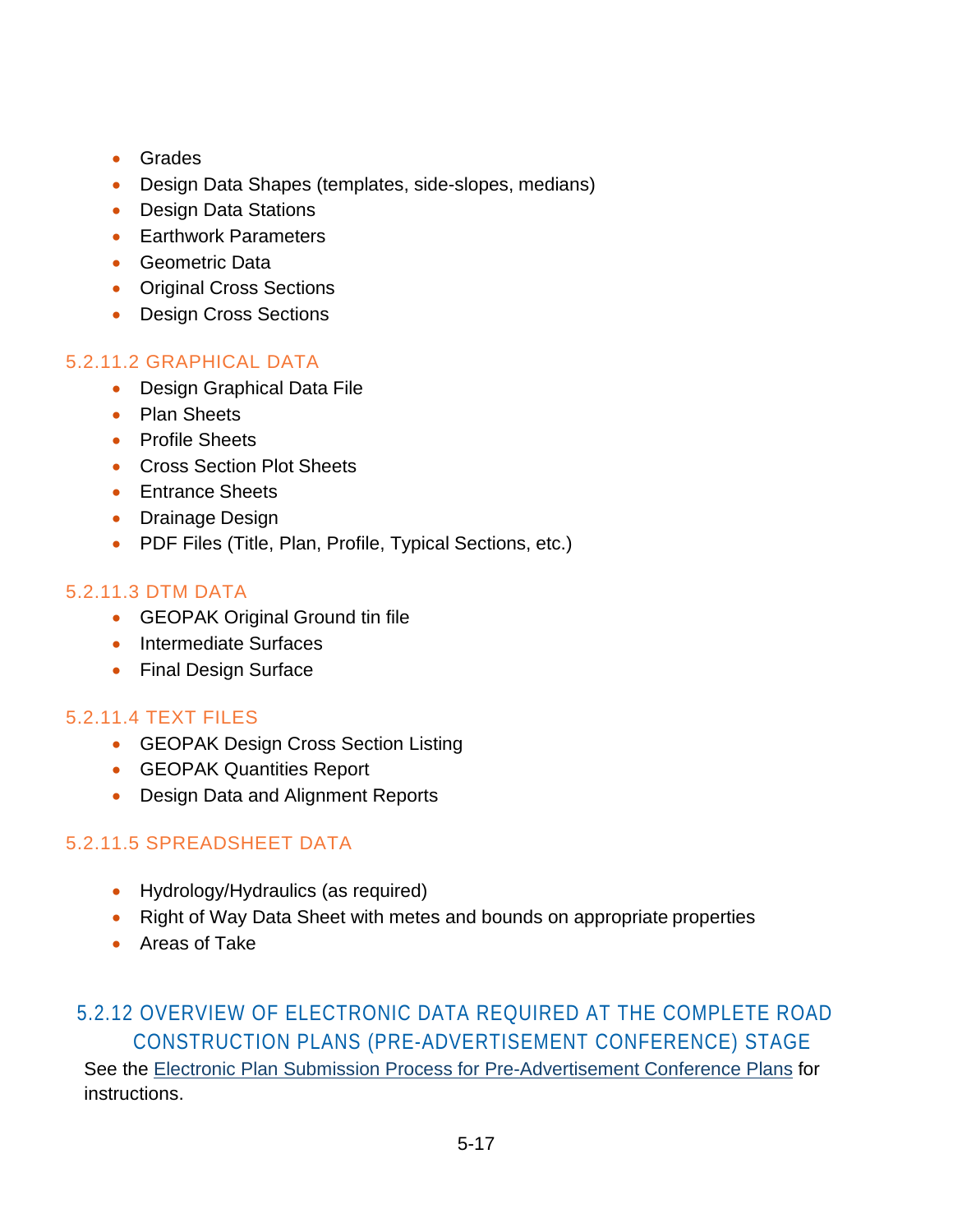See the [Electronic Plan Submission Process for Plan Coordination Review Plans](http://www.virginiadot.org/business/locdes/Plan_Coordination_Review.asp) for instructions.

#### 5.2.12.1 DESIGN DATA

- Baseline Alignments
- Construction Alignments
- Grades
- Design Data Shapes (templates, side-slopes, medians)
- Design Data Stations
- Earthwork Parameters
- Geometric Data
- Original Cross Sections
- Design Cross Sections

#### 5.2.12.2 GRAPHICAL DATA

- Design Graphical Data File
- Plan Sheets
- Profile Sheets
- Cross Section Plot Sheets
- Entrance Sheets
- Drainage Design
- Summary Sheets
- All Plans as Specified by the Contract
- PDF Files of complete plan assembly and cross sections

#### 5.2.12.3 DTM DATA

- GEOPAK Original Ground tin file
- Intermediate Surfaces
- Final Design Surface

#### 5.2.12.4 TEXT FILES

- GEOPAK Design Cross Section Listing
- GEOPAK Quantities Report
- Design Data and Alignment Reports

#### 5.2.12.5 SPREADSHEET DATA

- Quantities
- Summary Sheets (as required)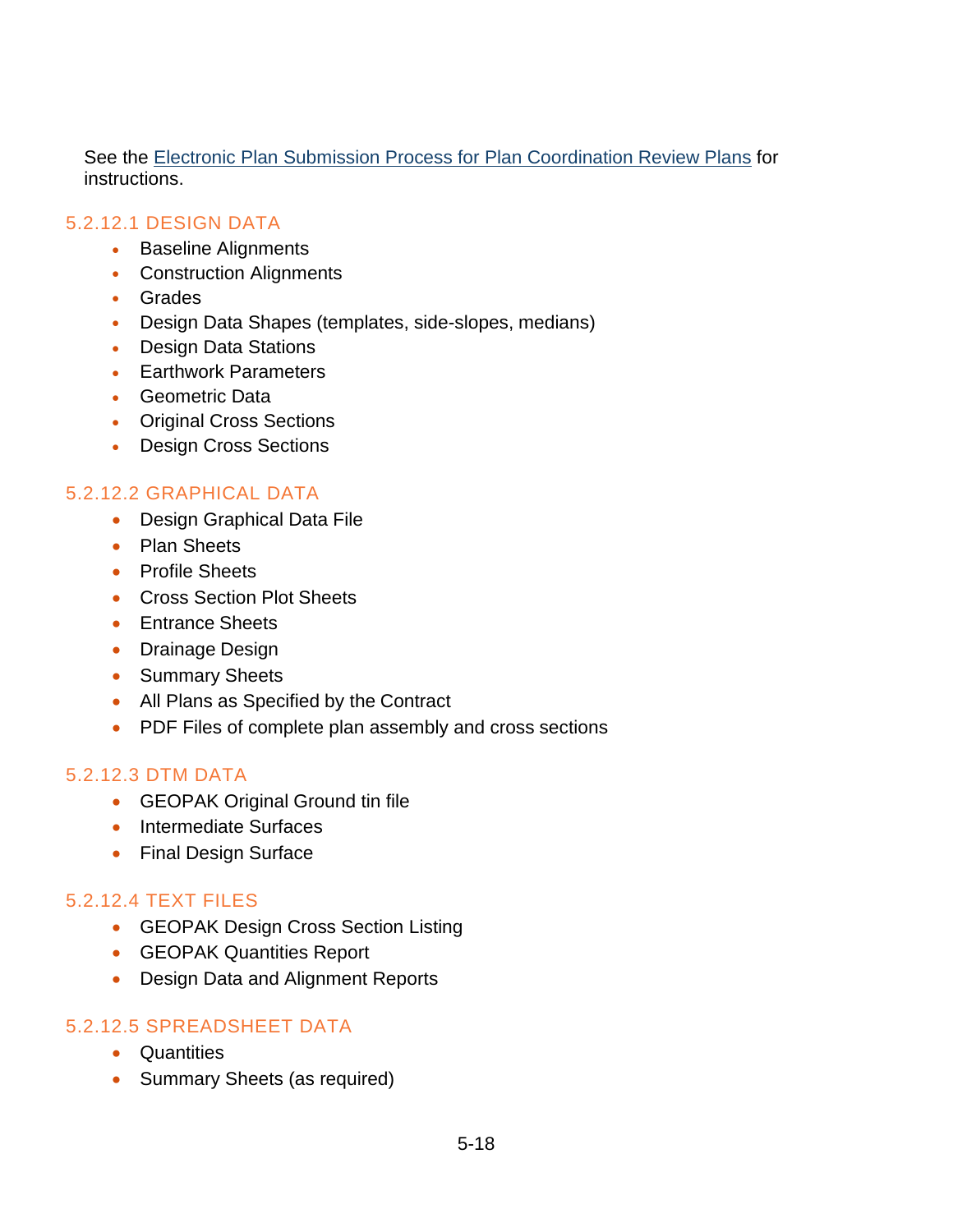## <span id="page-21-0"></span>5.2.13 OVERVIEW OF ELECTRONIC DATA REQUIRED AT THE COMPLETE ROAD CONSTRUCTION PLANS (ADVERTISEMENT SUBMISSION) STAGE

See the [Electronic Plan Submission Process for Advertisement Submission Plans](http://www.virginiadot.org/business/locdes/ADVERTISEMENT_SUBMISSION.asp) for instructions. All MicroStation and ORD files (and any associated files) must reside in this folder. These are the files that contractors will view or download during the advertisement process.

Additionally, see the [Electronic Plan Submission Process for Pre-Award Revisions](http://www.virginiadot.org/business/locdes/Pre_Award_Revisions.asp) and the [Electronic Plan Submission Process for Construction Revisions](http://www.virginiadot.org/business/locdes/Construction_Revisions.asp) for instructions regarding changes made to the plans after the Advertisement Submission.

#### 5.2.13.1 DESIGN DATA

- Baseline Alignments
- Construction Alignments
- Grades
- Design Data Shapes (templates, side-slopes, medians)
- Design Data Stations
- Earthwork Parameters
- Geometric Data
- Original Cross Sections
- Design Cross Sections

#### 5.2.13.2 GRAPHICAL DATA

- Design Graphical Data File
- Plan Sheets
- Profile Sheets
- Cross Section Plot Sheets
- Entrance Sheets
- Drainage Design
- Summary Sheets
- All Plans as Specified by the Contract
- PDF Files of Complete Plan assembly and Cross Sections

#### 5.2.13.3 DTM DATA

- GEOPAK Original Ground tin file
- Intermediate Surfaces
- Final Design Surface
- Construction Staking Data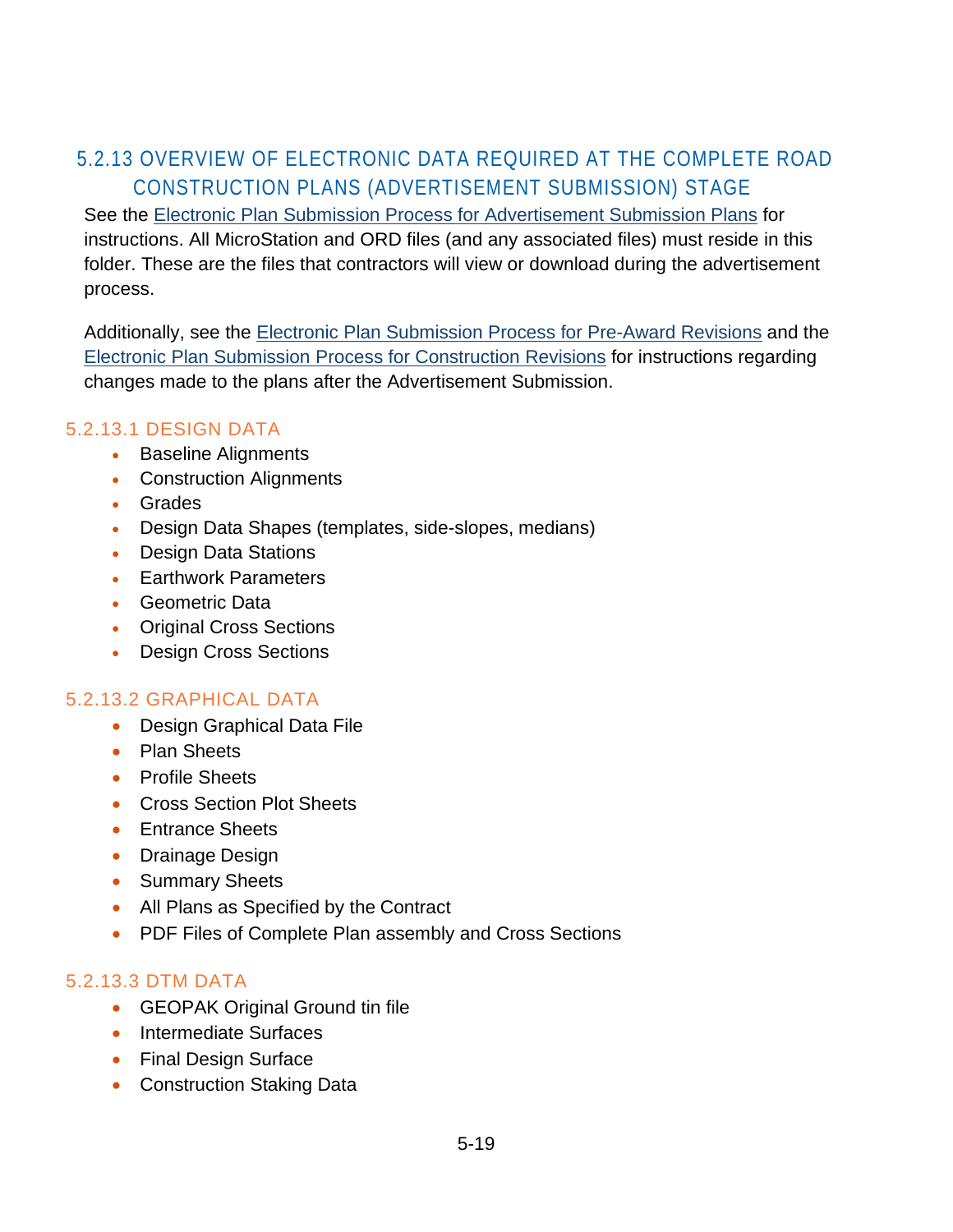#### 5.2.13.4 TEXT FILES

- Alignment Listing
- Grade Listing
- Toe of Slope Listing
- Construction Stakeout Report
- Design Cross Section Listing

#### 5.2.13.5 SPREADSHEET DATA

- Quantities
- Summary Sheets (as required)
- Index of Files

## <span id="page-22-0"></span>5.2.14 AVAILABILITY OF ELECTRONIC FILES TO CONTRACTORS

Electronic files are made available to contractors through CABB and the VDOT ProjectWise Web Server. These files can be viewed via the web page or copied down to the contractor's work stations. Instructions for contractor access to the electronic files are provided on VDOT's Construction Division Advertisement webpage.

• Link to [VDOT Construction Division Advertisement](http://www.virginiadot.org/business/const/advertisement.asp) webpage

The electronic PDF version of the plans as advertised becomes the official plan assembly and will be available through the ProjectWise Web Server and through the ProjectWise Plan File Room as discussed in Chapter 2. For instructions on creating PDF files, see Chapter 4.

The **project manager** is to ensure that the final electronic project files are made accessible through ProjectWise at the "Advertise Submission Stage" to the Scheduling and Contract Division. The following files in accordance with VDOT's Electronic Deliverable specifications as noted below and discussed above are required.

- MicroStation and ORD DGN Files
- Reports
- Index of Files
- PDF Files (located in the appropriate Plan File Room)
- OpenRoads/GEOPAK Files (when applicable)